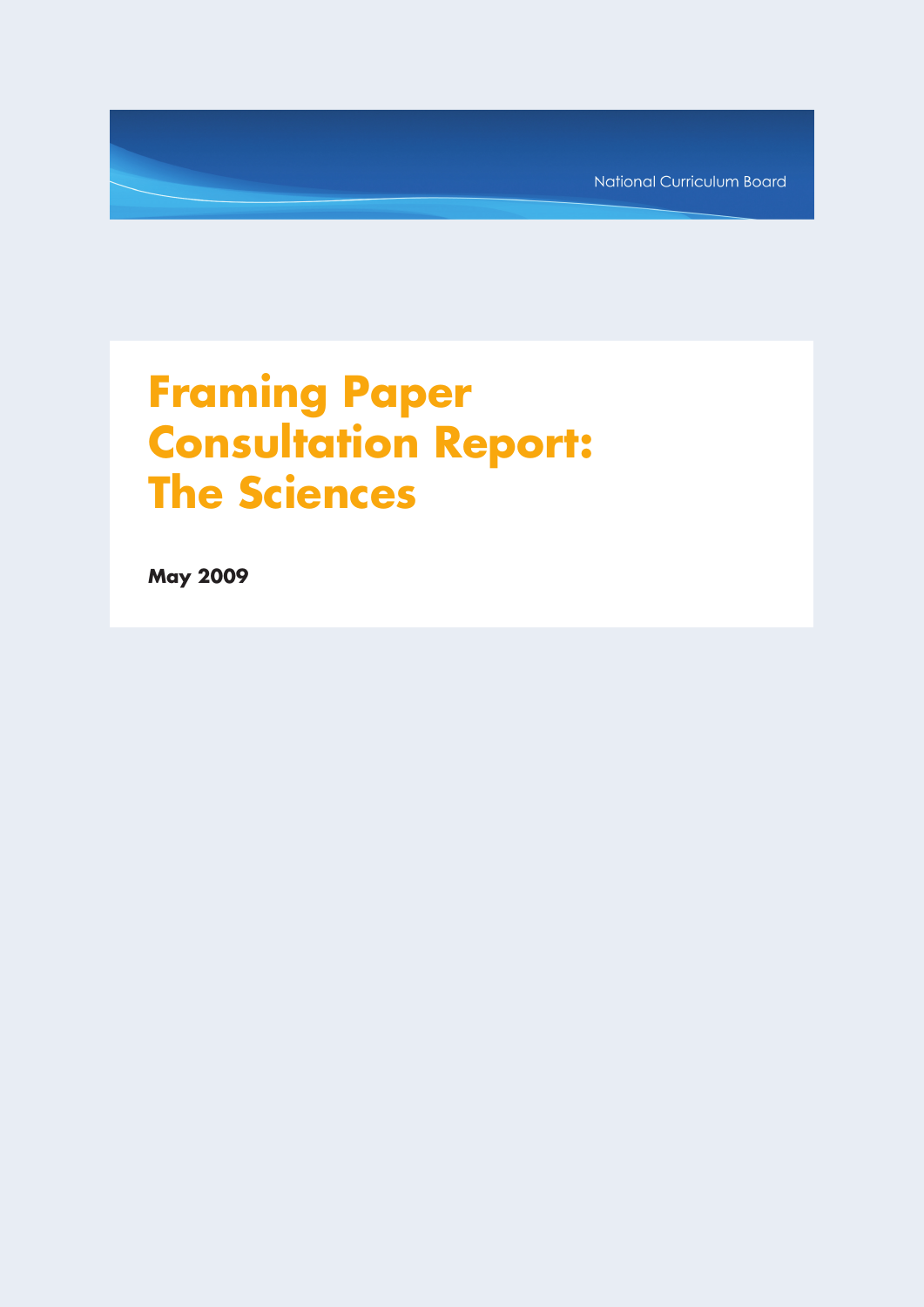# **COPYRIGHT**

© Commonwealth of Australia 2009

This work is copyright. You may download, display, print and reproduce this material in unaltered form only (retaining this notice) for your personal, non-commercial use or use within your organisation. All other rights are reserved. Requests and inquiries concerning reproduction and rights should be addressed to:

Commonwealth Copyright Administration Copyright Law Branch Attorney-General's Department Robert Garran Offices National Circuit Barton ACT 2600 Fax: 02 6250 5989

or submitted via the copyright request form on the website http://www.ag.gov.au/cca.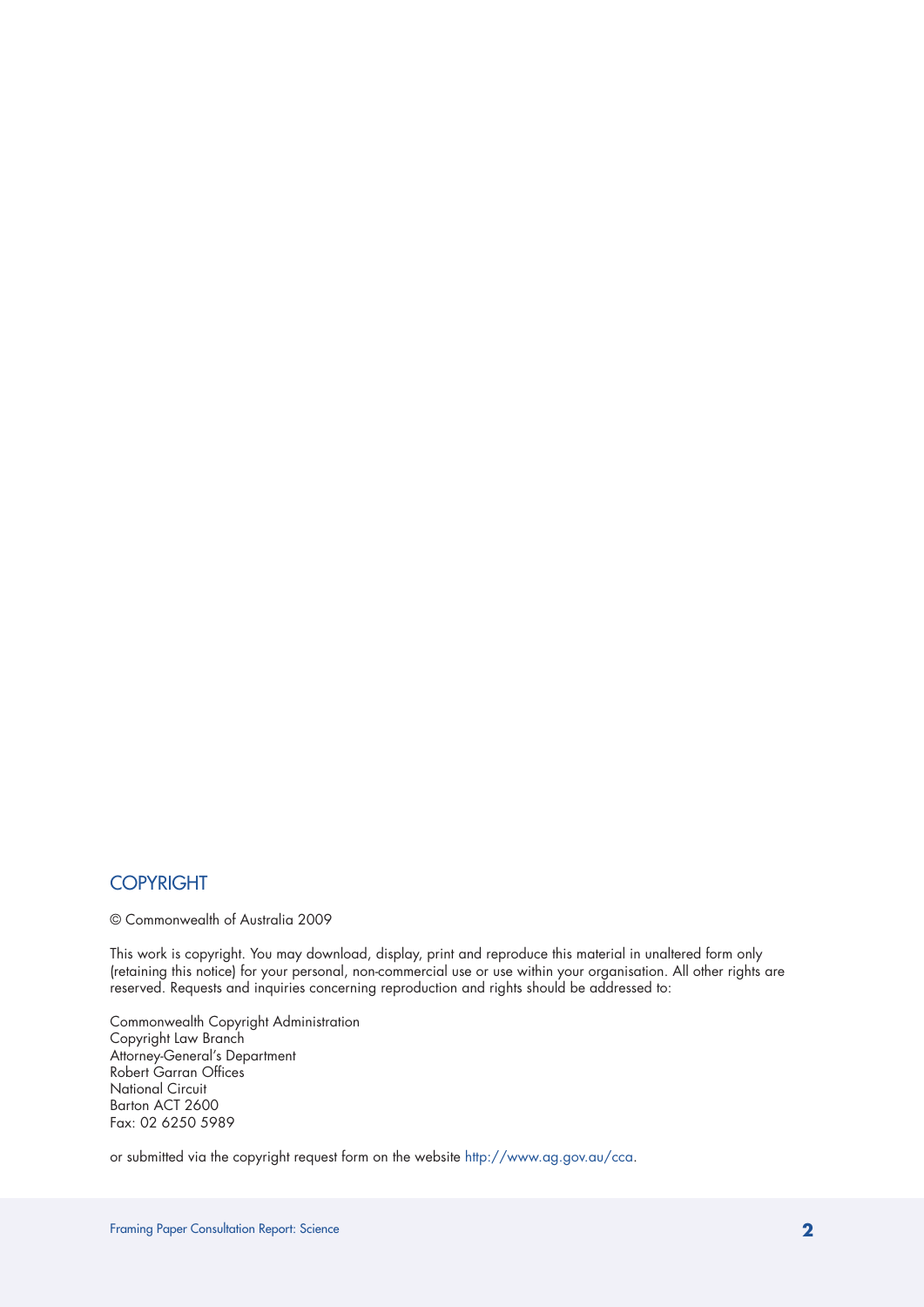# **CONTENTS**

| 1. | Introduction                                                              | З  |
|----|---------------------------------------------------------------------------|----|
| 2. | Consultation                                                              | З  |
| 3. | Feedback affirming the directions in the<br><b>Sciences Framing Paper</b> | 5  |
| 4. | <b>Feedback requiring further examination</b>                             |    |
| 5. | Addressing feedback requiring further examination                         | 13 |
| 6. | <b>Summary of submissions</b>                                             | 20 |
| 7. | Appendix: What the community said in response<br>to NCB questions         | 21 |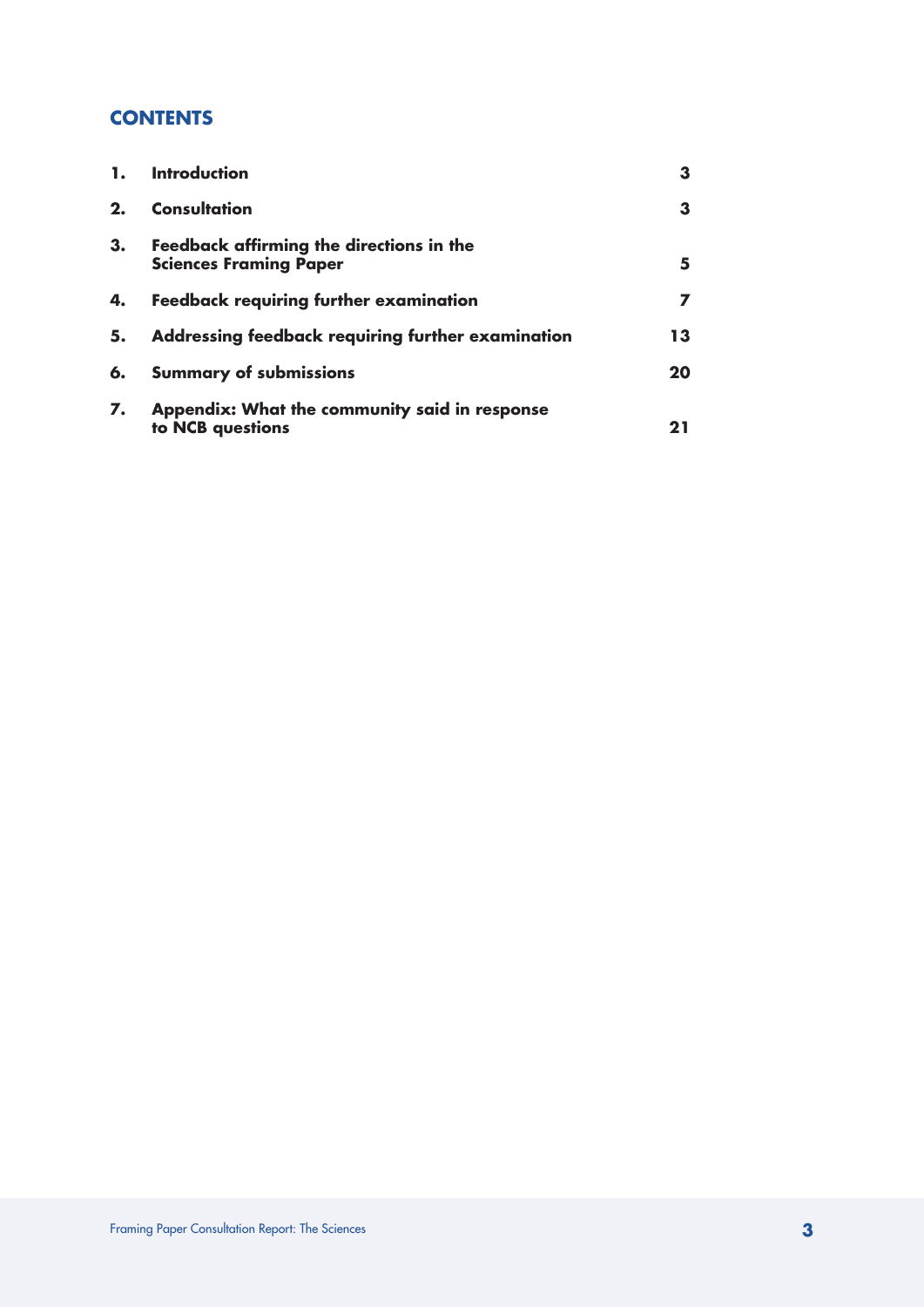# **1. Introduction**

The National Curriculum Board has been charged with developing a single, world-class national curriculum for all Australian students from kindergarten to Year 12, starting with the key learning areas of English, mathematics, the sciences and history.

On 20 November 2008, the National Curriculum Board released for public consultation the set of curriculum framing papers for English, mathematics, the sciences and history. The consultation period officially closed on 28 February 2008. The purpose of the consultation was to obtain feedback from stakeholders that would inform the rewriting of the framing papers to the point where they would be foundational documents for writing the national curriculum.

The framing papers were developed from advice obtained through an extensive consultation process involving national forums, guidance from individual experts and focus groups, input from teachers and academics, and direct feedback through the Board's website.

This report provides a brief description of the consultation process, the process of data analysis, and a summary of the analysis of all feedback received. The summary outlines affirmations for the directions in the framing papers and matters requiring further examination.

The summary is representative of more than 1100 responses, 270 of which were in relation to the sciences Framing Paper. Feedback was received in two forms – via completion of surveys (most through online lodgement) responding to questions asked by the Board, and via formal submissions lodged either electronically or by mail. It represents the contributions of education authorities, professional education associations, individual educators, business and industry, community groups and individuals. The report also provides tabulated data indicating the spread of responses across the many stakeholder groups.

The Board acknowledges with appreciation the contributions of all respondents to the consultation. Many written submissions were extraordinarily detailed, while others provided briefer more indicative input, clearly waiting to contribute further as the curriculum writing process gets under way.

# **2. Consultation**

## **Process**

The National Curriculum Board has committed to an open curriculum development process with substantial consultation with the profession and the public. Stakeholder groups include government, education authorities (national, state and territory, government, Catholic and Independent, and local school authorities where such bodies exist), parent bodies, professional educational associations, academics, business and industry groups, wider community groups and interested individuals from the wider community.

The Board's primary consultation instrument was a survey seeking stakeholder responses to questions posed by the Board in relation to each framing paper. The survey instrument was placed on the Board's website to permit online completion and lodgement. Respondents for whom this was not suitable chose to either mail, email (to the Board's feedback box (feedback@ncb.org.au) or fax the survey responses in to the Board.

Many stakeholders chose to respond by preparing formal submissions. These were received by the Board through mail, email or fax.

All online survey responses and submissions through the Board's electronic feedback mailbox triggered an immediate electronic message of acknowledgment and appreciation for the contribution. All other submissions were responded to individually by staff of the Office of the Board.

Section 5 of this report contains a summary of framing paper survey responses and submissions by respondent group.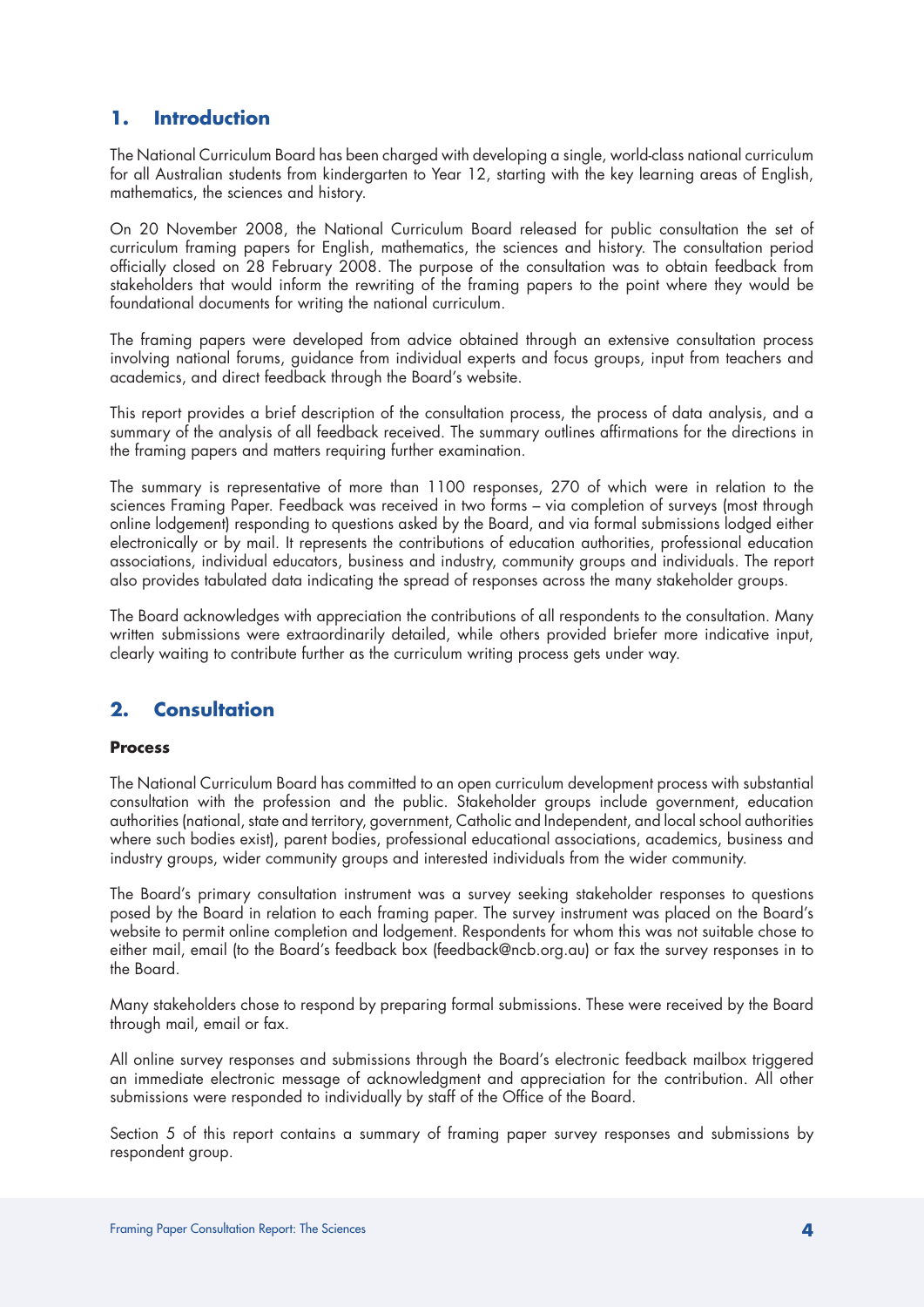The consultation period officially closed on 28 February 2009. At this point in time, the online survey environment was closed. However, significant numbers of responses continued to flow in after that date, and were being entered into the data base as late as the end of March. During March, a gap analysis of major stakeholders was prepared, and direct contact was made with those stakeholders, to ensure that submissions were still forthcoming and would be taken into account in the data analysis process.

In addition to this formal consultation process, a range of consultation forums were held to ensure that specific concerns also within the Board's curriculum development responsibilities are met. These include:

- equity and diversity
- futures-orientation
- stages of schooling
- continua for literacy, numeracy and ICT
- needs of Indigenous children and incorporation of Indigenous perspectives
- Asia-literacy and
- sustainability.

## **Data Analysis**

Upon receipt, every submission and survey response was formally recorded. Those not received through the online process were either scanned (in the case of submissions) or entered manually into the database. A single record of the details of all responses was updated as they were received and weekly summary reports prepared.

Every submission was read by relevant Board staff, and a summary of significant points in each submission was noted for consideration in the collation and analysis of the data. At the same time, the full text of all submissions was recorded for analysis.

The outcomes of the data analysis have been documented in two main forms – feedback that affirms the directions (broad and specific) of the individual framing papers, and feedback that indicates matters that require further examination. In the latter case, additional processes have been put in place to conduct that further examination.

From the data analysis, major affirmations and major areas for examination have been identified in the report. These have been identified both by the strength and frequency of their presence in the responses. Minority insights from individuals or groups of respondents were respectfully taken into account but may not necessarily appear in the report. This does not indicate a rejection of their value as contributions, but recognition of the major directions and concerns emanating from the larger body of data.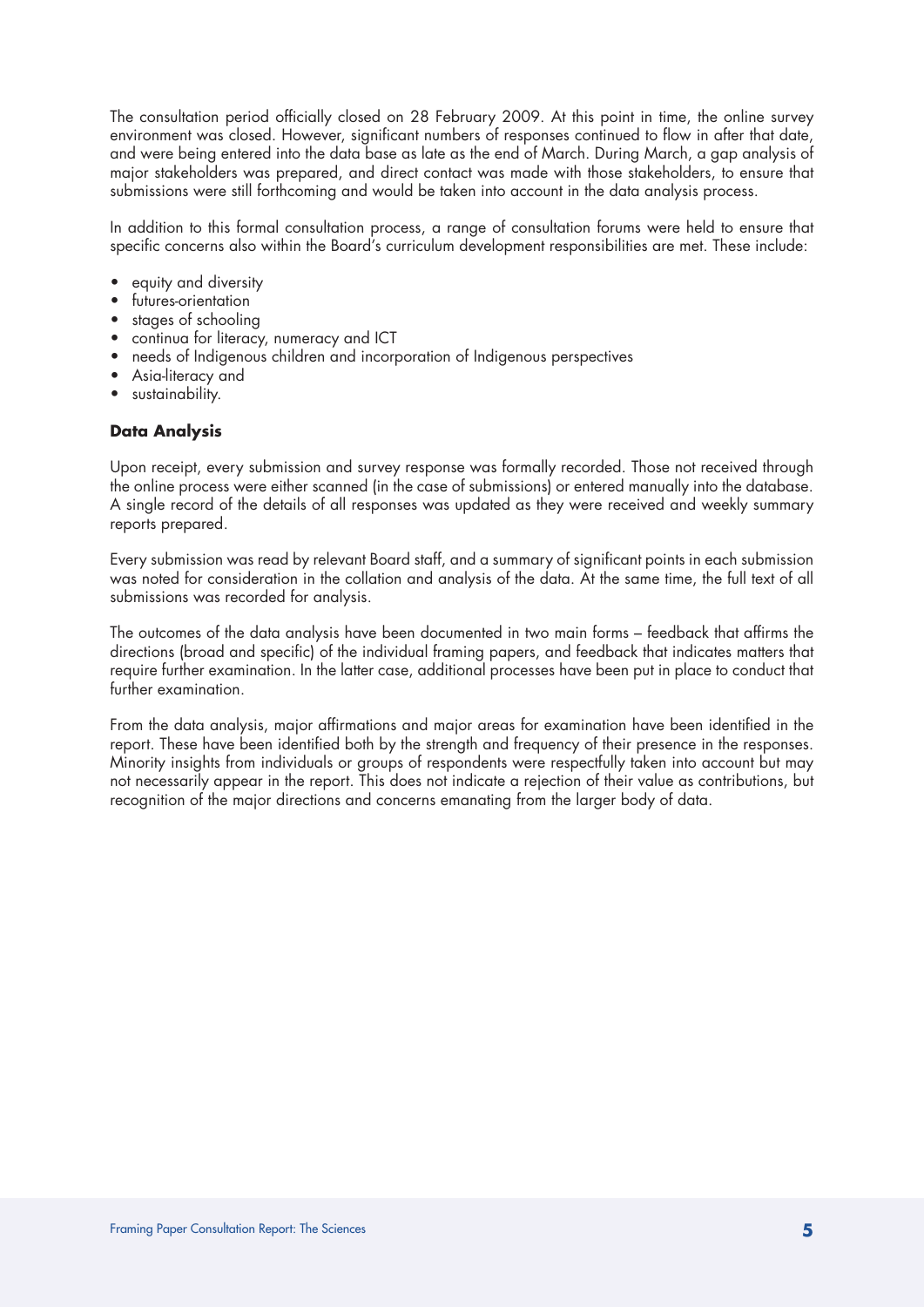# **3. Feedback affirming the directions in the Sciences Framing Paper**

The quantitative data, provided in the table below, indicates a strong level of support for the Sciences framing paper as a whole.

| <b>Question</b>                                                                                                                                                                                                                                                                    | Strongly<br><b>Disagree</b> | <b>Disagree</b> | Agree | Strongly<br>Agree |
|------------------------------------------------------------------------------------------------------------------------------------------------------------------------------------------------------------------------------------------------------------------------------------|-----------------------------|-----------------|-------|-------------------|
| <b>Question 2:</b> To what extent do you agree with the aims of<br>the proposed national science curriculum?                                                                                                                                                                       | 5%                          | 9%              | 43%   | 43%               |
| Question 4: To what extent do you agree with the<br>definitions and applications of the terms used in this paper?                                                                                                                                                                  | 5%                          | 15%             | 48%   | 32%               |
| <b>Question 7:</b> This paper outlines three key elements:<br>Science understanding, Science inquiry skills, and Science<br>as a human endeavour. To what extent do you agree with<br>these elements?                                                                              | 3%                          | 9%              | 45%   | 43%               |
| <b>Question 9:</b> The proposed structure identifies the<br>curriculum focus, sources of science understanding and the<br>relevant big ideas of science for each stage of schooling.<br>To what extent do you agree with using these headings as<br>organisers for the curriculum? | 8%                          | 24%             | 47%   | 21%               |
| <b>Question 11:</b> To what extent do you agree with this<br>approach to organising the science content for Stage 1?                                                                                                                                                               | 9%                          | 9%              | 55%   | 27%               |
| Question 13: To what extent do you agree with the<br>approach to organising the science content for Stage 2?                                                                                                                                                                       | 6%                          | 15%             | 55%   | 24%               |
| Question 15: To what extent do you agree with the<br>approach to organising the science content for Stage 3?                                                                                                                                                                       | 4%                          | 20%             | 47%   | 29%               |
| <b>Question 19:</b> This section outlines approaches to<br>pedagogy as they apply to the content of a national science<br>curriculum. To what extent do you agree?                                                                                                                 | 4%                          | 8%              | 45%   | 43%               |
| <b>Question 21:</b> This section outlines approaches to<br>assessment as they apply to the content of a national<br>science curriculum. To what extent do you agree?                                                                                                               | 2%                          | 11%             | 53%   | 34%               |

Particular areas of support have been noted below about each aspect of the framing paper.

- There was wide support for the broad scope and direction of the framing paper.
- There was support for the use of 'big ideas' to help frame the curriculum with the suggestion that these need to be linked from stage to stage to support a common use of language, and to clearly link to the listed concepts and topics proposed for study.
- There was strong support for the three elements on which the curriculum should be based (science understanding, science inquiry skills and science as a human endeavour).
- Many respondents supported the paper's assertion that science is a rapidly increasing body of knowledge and there is a need to avoid overloading the curriculum.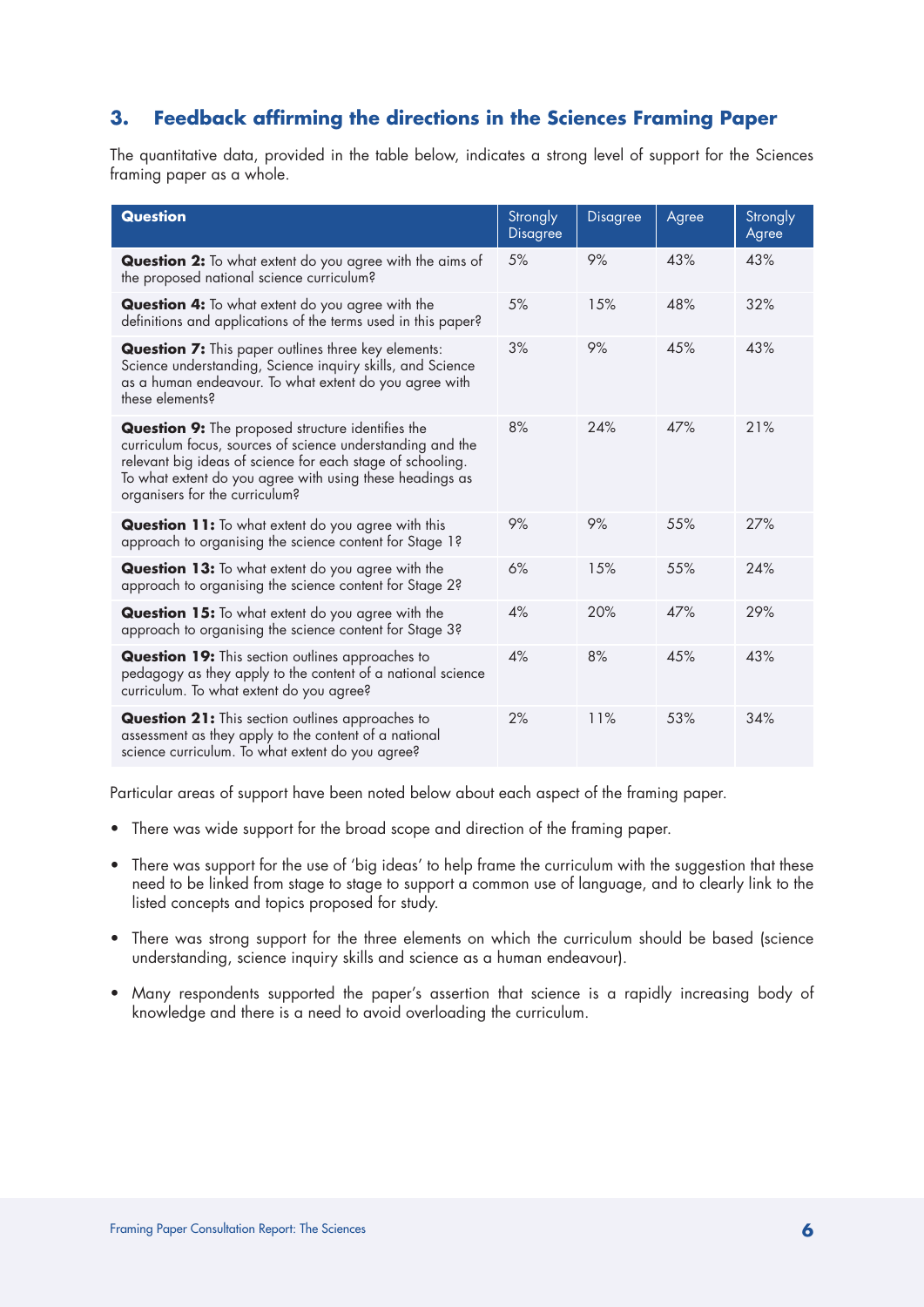- Most respondents supported the inclusion and use of contemporary contexts to which students can relate. It was also considered that:
	- The use of contemporary contexts should be used across the stages of schooling, not only in Stage 3 where the idea is currently most strongly articulated.
	- Particular examples of contemporary contexts should remain as suggestions, rather than mandated.
	- Contexts, including contemporary contexts, should not be restricted to 'what is in students' backyards' but should include local, state, national and international scenarios to achieve relevance.
- There was general support for the statements about pedagogy and assessment in the framing paper.
- In relation to the statement that there needs to be more emphasis on student engagement and inquiry and less on teacher transmission, it was considered that:
	- The curriculum should not dictate any particular pedagogy.
	- • A variety of effective pedagogies need to be employed to ensure that science education reflects accurate scientific thought and practice with schools able to select approaches that suit their ethos, values or philosophy.
- The reference to the 'backwards design process' (Wiggins and McTighe: 2005) was supported. Respondents suggested that:
	- • Greater emphasis could be included about the various purposes of assessment such as assessment for learning (diagnostic assessment), assessment as learning (formative assessment) and assessment of learning (summative assessment).
	- The paper needs to state the importance of assessing all three elements specified in the structure of the curriculum.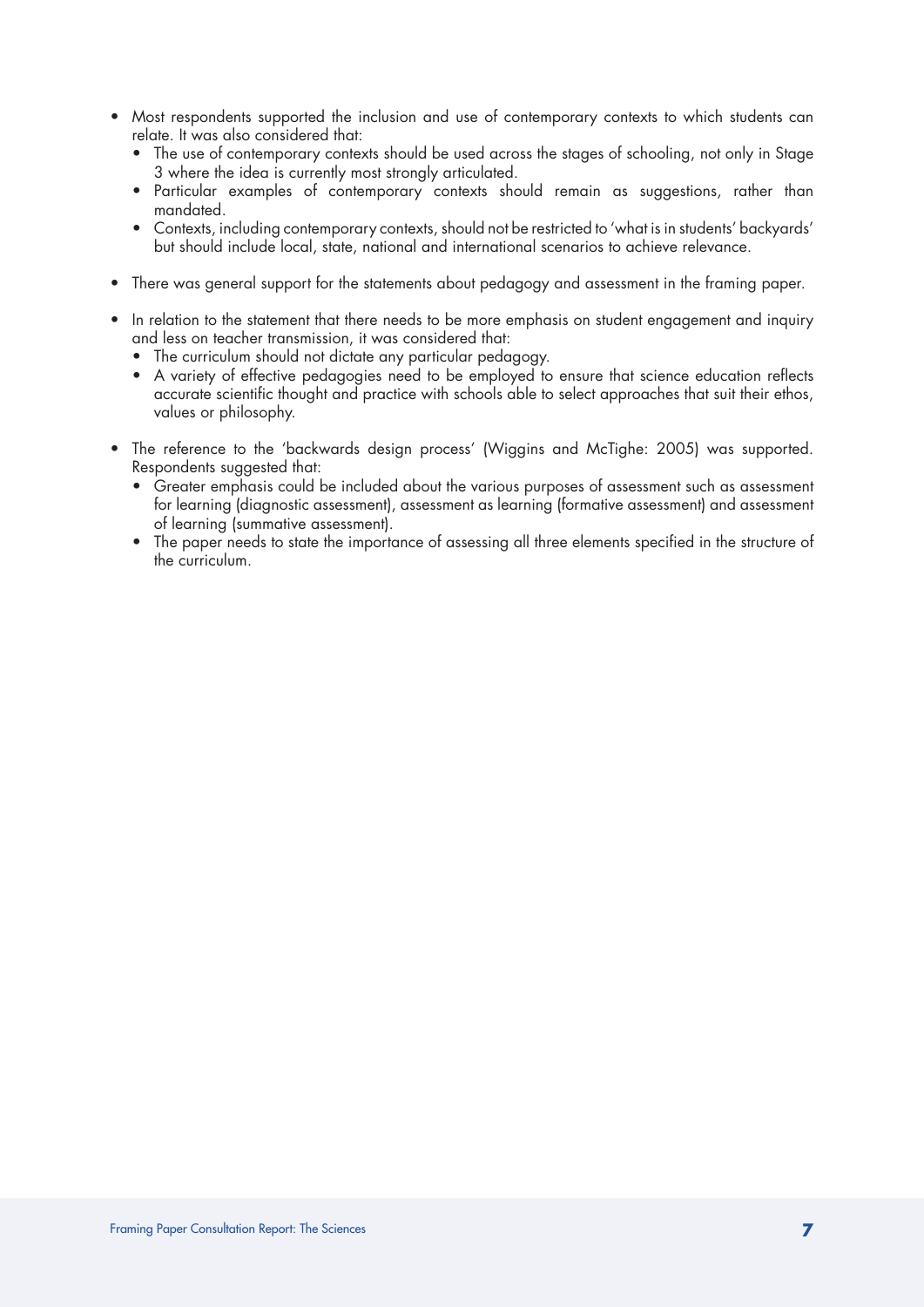# **4. Feedback requiring further examination**

The following matters have been identified as areas requiring further examination:

#### **1.0 Representation and discussion of science, including the Introduction and the aims for learning about science.**

- 1.1 The definition of science needs to be broadened to recognise that science is about asking interesting questions about the world, not only about answering questions about the natural world. Respondents argued that the frequent use of the terms 'natural world' and 'natural phenomena' were ambiguous and problematic and could be interpreted as precluding relevance to the contemporary designed world.
- 1.2 There was concern that the science worldview, the beliefs that underpin the work of scientists, was not recognised and it was considered that this could be reflected in the science inquiry skills element.
- 1.3 The specification of the time period, 'the past two hundred years', in the Introduction was regarded to have the potential to be offensive to Indigenous Australians who have used inquiry processes over many thousands of years. The identification of specific scientists in the introduction was questioned for the lack of female examples and the inclusion of particular Nobel Laureates was considered to have the potential to diminish the importance and value of contributions made by other scientists. While the emphasis on Australian science was appreciated, there was also thought that the global perspective and global citizenship were significant inclusions to be made.
- 1.4 Respondents considered that economic and political imperatives for learning about science dominated discussion of the introduction and the aims, and took precedence over students' entitlement to learn about science in order to develop their capacity to become scientifically literate, active citizens. The dominant economic and political arguments were seen to conflict with the framing paper's assertion that science should embody a 'science for life' approach.
- 1.5 Respondents queried the singular reference to the UK Ofsted report (2008) recommending a commitment to science inquiry. There were calls for the example to be deleted or for it to be accompanied by further research and /or by inclusion of Australian examples, for example research into the Primary Connections: linking science with literacy program.
- 1.6 There were different views about the inclusion, or absence, of the affective domain including values in the sciences. Some respondents argued that the paper was deficient in its lack of addressing the affective domain, whilst others considered too much emphasis on active citizenship and social outcomes to the detriment of focussed discussion of scientific knowledge and skills. There were comments that the broad focus of the curriculum needed to be 'science for citizenship' and much less about 'future scientists'.
- 1.7 The absence of reference to sustainability/environmental science was noted and considered that due to its importance in contemporary science, it should be named explicitly as a key driver in the context of science education.
- 1.8 Respondents called for the aims of learning to be explicitly stated as aims with supporting objectives – currently seen as a mix of the two. Respondents also called for the issue of ethics and the need for ethical decision making to be included within the aims section. Concern was noted about the absence of clear recognition and articulation about the need in science education to harness and build on students' interest and enthusiasm.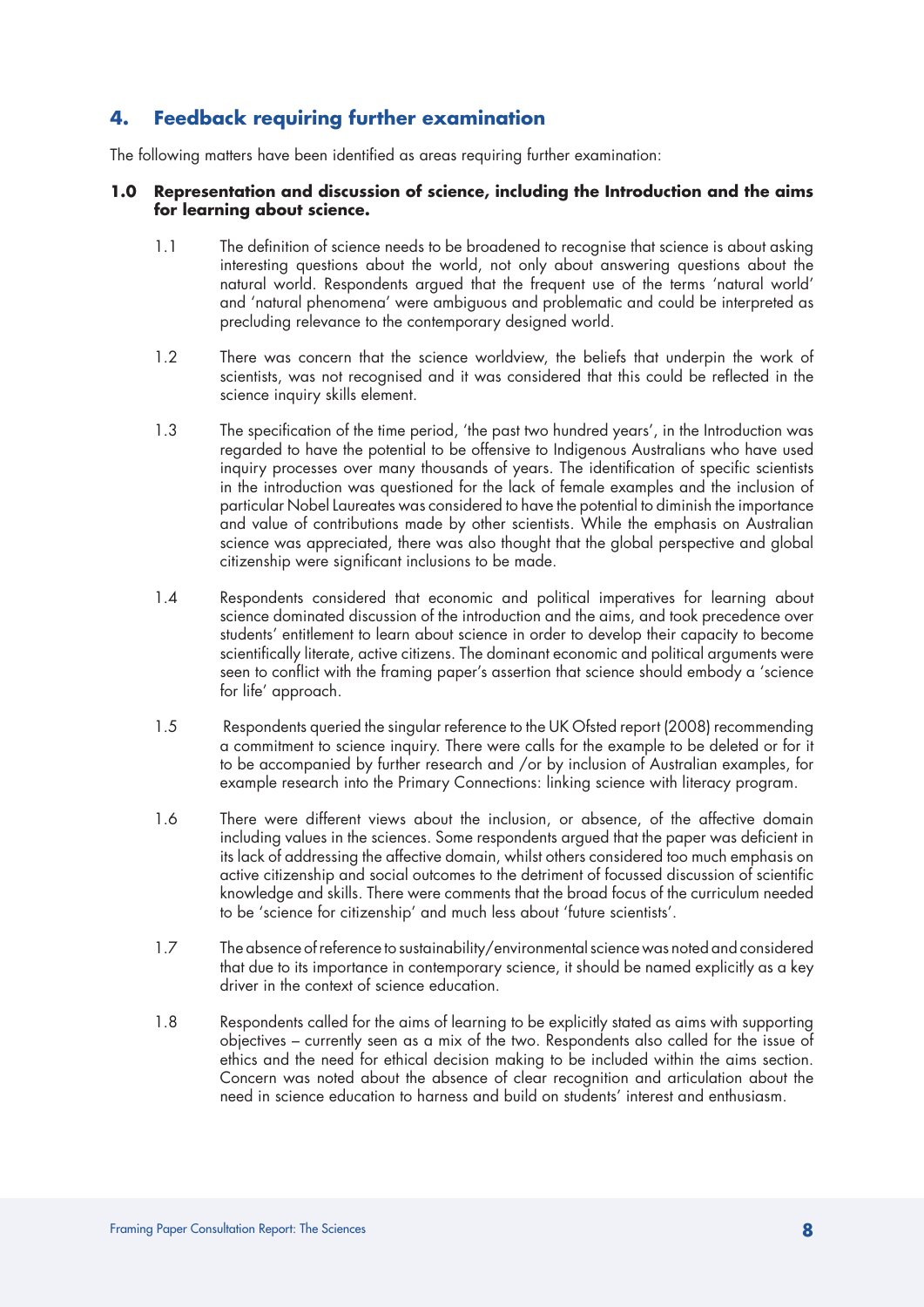1.9 There was support for the paper's assertion that while school science should prepare students for active citizenship, it should also provide a foundation for more specific pathways. There was discussion relating to the adequacy of the aims in dealing with the range of scientific knowledge required for a technological society and a call for the broad profile of technological capability required for the 21st century to be recognised and explained.

# **2.0 Terms used in the paper, particularly science capabilities.**

- 2.1 Much comment was made about the use of the term *science capabilities* as a replacement for the term *scientific literacy/ies:*
	- 2.1.1 The majority of respondents who commented on this issue advocated for the term scientific literacy/ies to be used rather than the term science capabilities due to its currency of use and meaning including in the science community, its international understanding and use and the work already done with Australian education systems and teachers to develop understanding and use of the term.
	- 2.1.2 Most respondents considered that the term science capabilities was not well understood and that the term should not be considered as a direct substitute for scientific literacy which was considered to have broader intent than the term science capabilities as defined in the framing paper.
	- 2.1.3 The paper's assertion that the term scientific literacy sometimes caused confusion in the broader community, and that this was a valid reason for creating a new term, was challenged by many respondents including significant educational agencies and professional associations and considered unacceptable.
	- 2.1.4 It was considered that a departure from the term scientific literacy will damage the progress and momentum occurring in the teaching of science in primary schools, including the progress associated with *Primary Connections.*
- 2.2 Respondents considered that broader, deeper definitions of the term *technology* should be provided:
	- 2.2.1 The definition needs to contain a clear description of technology, rather than just stating its benefits.
	- 2.2.2 It was considered that the bidirectional dependence of science and technology should be explicitly stated, especially considering the dependence of modern technologies on advances in science complemented by advances in science which have occurred because of advances in technology.
	- 2.2.3 Use should be specific and consistent, for example the alternating use of the terms 'technology' and 'technologies' throughout the document might cause confusion for teachers. In some jurisdictions, the term 'technologies' refer to specific technological areas such as Information and Communication Technologies, (ICTs). In some jurisdictions, 'technology' is an abridged term for technology education which involves the processes of designing and producing in the contexts of products, information and communication, and the built environment.
	- 2.2.4 There was call for the term 'engineering' to be included as a discrete standalone term considering it is more appropriate than the term 'technology', and that is should be understood alongside, and in contrast to, science and technology.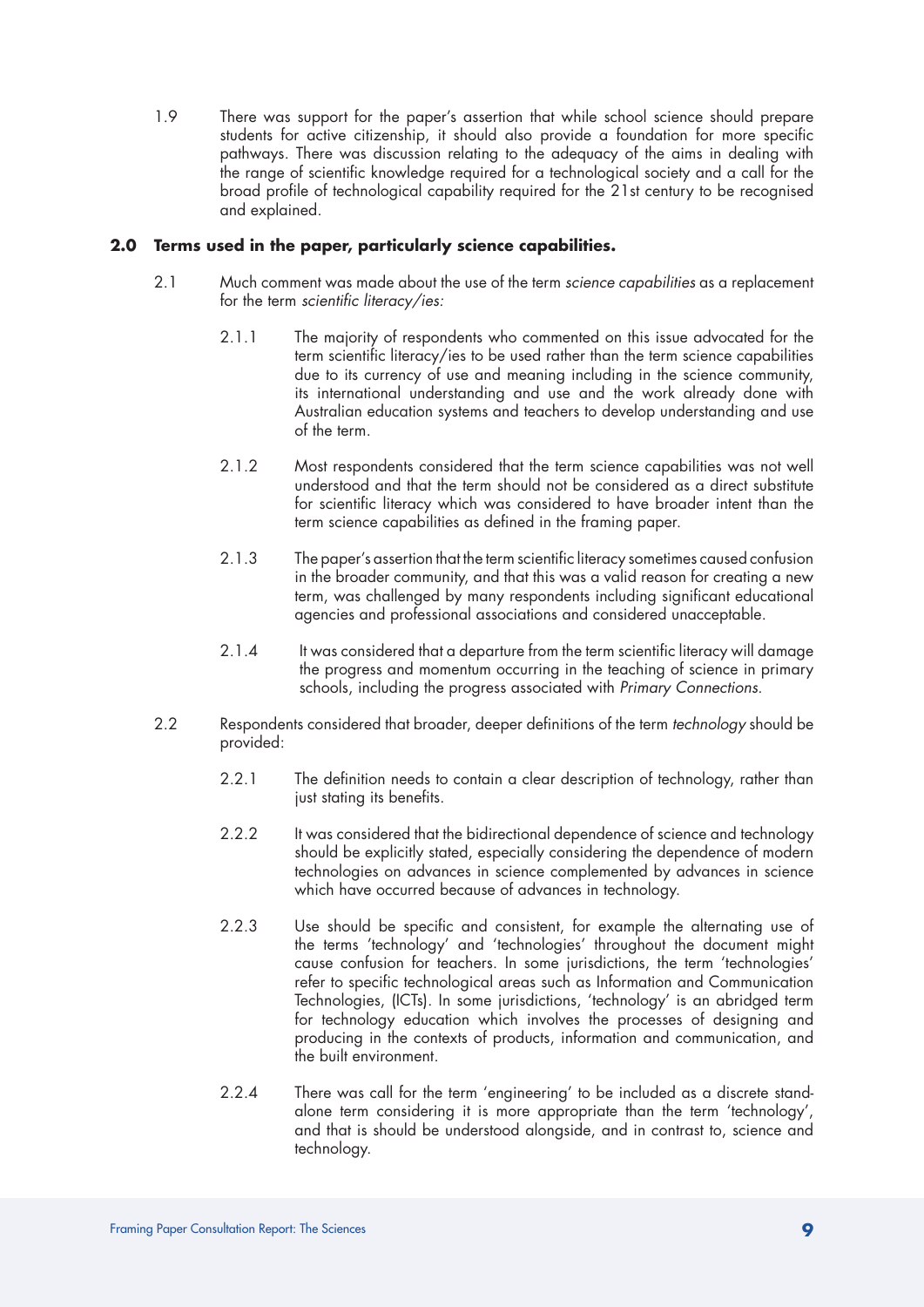- 2.3 Respondents considered that broader, deeper definition of the term contemporary science should be provided:
	- 2.3.1 The definition should identify what is considered contemporary science, for example 'new and emerging scientific research' and/or issues of contemporary relevance.
- 2.4 There was call for references to science and scientists to be broadened to increase inclusivity, for example including reference to 'study of science based disciplines', rather than just 'science' and including references to 'future scientists, engineers and technologists'.

# **3.0 Determining and representing the nature of the big ideas.**

3.1 While there was support for the use of big ideas to frame the curriculum, there was a deal of discussion about what constituted these big ideas. There were comments that the 'relevant big ideas of science' were not really the big ideas of science, rather they were a mix of 'big ideas for learning science', 'science processes' and 'some big ideas of science'.

 Respondents considered it important that the 'big' (or unifying) ideas be separated from science processes and be well described, including identifying what is unique to science about the ideas. It will also be important for a clear determination about how the big ideas are intended to be used to be made to ensure alignment between the learning focus, the learning activities and assessment.

- 3.2 Many respondents considered the relevant big ideas need to be included across the K-12 curriculum with obvious links between the stages of schooling to show how the ideas are being developed. Further critical analysis of the proposed structure for the K-12 science curriculum is needed.
- 3.3 There was call for the implications resulting from omitting 'content strands' or other explicit organising frameworks of science concepts to be reconsidered, including the recognition of consequences for teacher professional learning that will result from the use of a new model.
- 3.4 The proposed structure (Table 1, p. 6) was widely misinterpreted. Respondents considered the table to be 'too busy' with the key elements lacking inclusion/emphasis and the inclusion of 'source of interesting questions' queried. A clear articulation of the three elements in the proposed structure of the curriculum was not seen to be provided in Table 1, nor in the elaborations of each stage provided in the latter part of the framing paper.
- 3.5 Respondents queried the introduction of the headings in Table 1 which introduced a different set of organisers and which had not been described prior to their appearance in the section titled 'Structure of the curriculum'.

## **4.0 Embedding the three elements across the curriculum.**

- 4.1 While there was support for the three elements used to structure the curriculum, many respondents called for all three to be clearly articulated in each of the stages.
- 4.2 Respondents considered that science inquiry skills should be included in the curriculum in a systematic way, noting that it is important that development of skills across the K-12 curriculum is clearly articulated (progression is not about an ongoing introduction of more skills but the sophistication of skills changes as students develop).

It was considered important that the science inquiry skills would align with the National Scientific Literacy Progress Map (MCEETYA, 2006).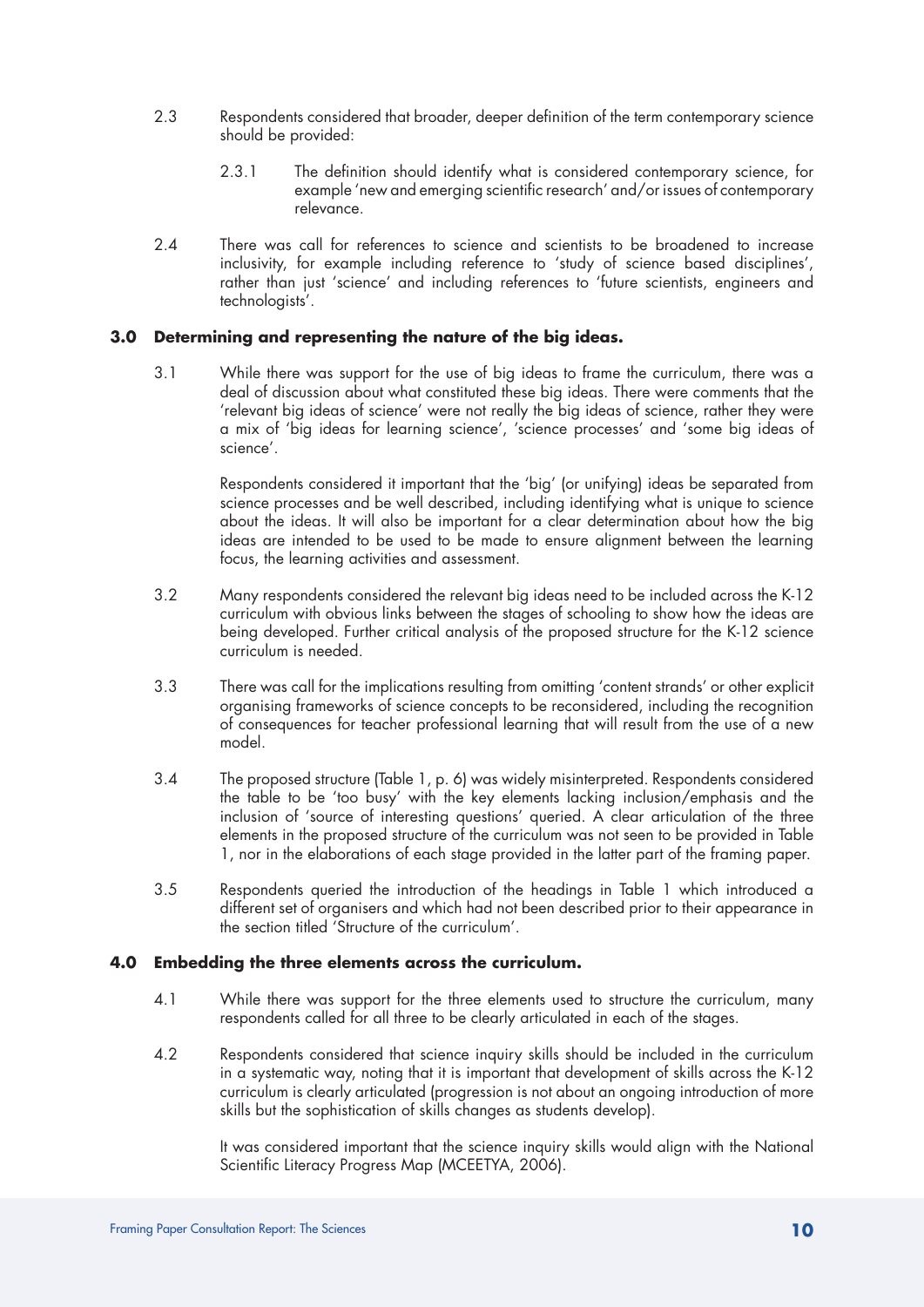4.3 Science as a human endeavour was seen as an integral element to enable students to realise the importance of people in science inquiry and as a way to authenticate science and make it relevant to students' lives.

 It was recommended that the element 'science as a human endeavour' be explicitly addressed in the structure, organisation and content for each stage, rather than embedding it (or expecting teachers to) within the development of conceptual understanding.

# **5.0 Representation of the science curriculum across the stages of schooling.**

- 5.1 Respondents called for 'topics and major concepts' within the descriptions for each stage to be separated and to be clearly linked to the relevant big ideas. There was also the suggestion that the term 'topic' could be replaced with 'area for investigation'.
- 5.2 Further discussion about the use of the term 'topic' noted that the conceptual understanding to be developed through a topic needed clear description to support deep conceptual development. It was also noted that topics themselves were not year level/age specific but that the conceptual understanding underpinning the topic needs describing.
- 5.3 In relation to primary schooling, there was some thought that 'considerations' noted in the paper were not specifically relevant for primary school. In particular the section discussing 'selection of science content' was seen to focus on the issue of reforming secondary education without taking into account the need to establish a clear and explicit science curriculum for primary schools. While the section discussing 'relevance of science learning' was supported, the problem identified for primary schools was more to do with the absence of science being taught rather than with the relevance of what is being taught.
- 5.4 The issue of overlap into a geography curriculum was flagged as needing to be considered as part of the next stage of science curriculum design. Aspects such as weather, water and the management of water, climate change and earth sciences (plate tectonics) have traditionally been part of the geography learning area.
- 5.5 **Stage 1:** While respondents considered the inclusion of play and emphasis on observational skills was important, it was also suggested that this stage lacked relevant and appropriate content that could be explored and observed. The approach in general was supported, particularly moving from the immediate environment to broader understandings.

 The 'relevant big ideas of science' were seen to be skills rather than 'big ideas' with calls for greater scope in content to be recommended for this stage.

5.6 **Stage 2:** It was considered that Stage 2 contained too many topics and major concepts (too much content). There was a suggestion that the content that is listed could be clustered together to illustrate major concepts, reducing the amount of content.

It was suggested that Stage 1 and Stage 2 could include a further guide about what concepts (content and topics) should be introduced when and in what sequence.

5.7 **Stage 3:** Many respondents called for consistent language use across the stages of schooling, particularly in Stage 3 and Stage 4 (while maintaining an integrated approach to the study of science in Stage 3). The use of terms physical sciences, biological sciences and earth and space science in Stage 3 being followed by Stage 4 terms physics, chemistry and biology was seen as disjointed. Continuity of language was seen as important to aiding students to identify their interests and strengths.

Respondents sought the inclusion of more specific advice about opportunities for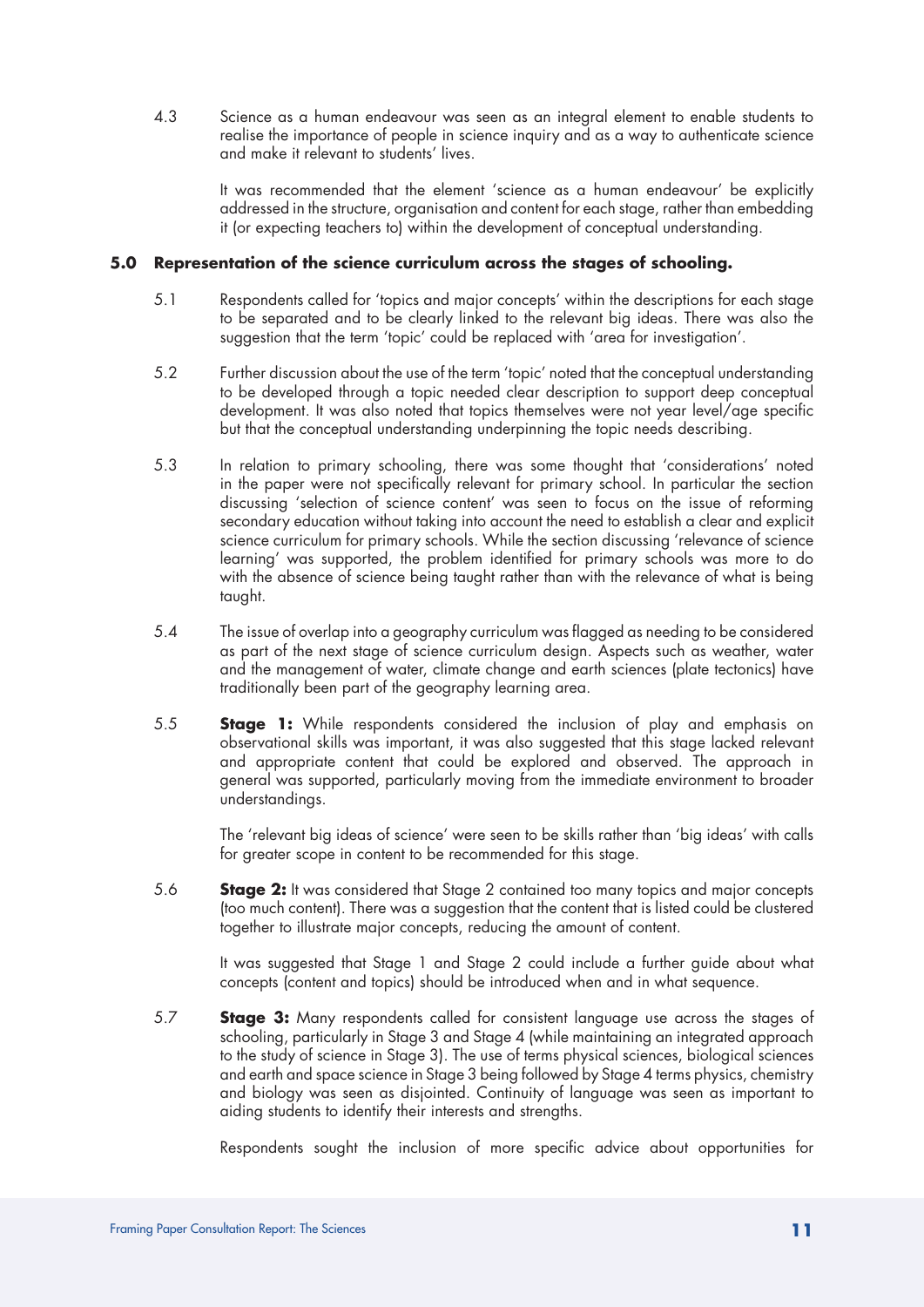differentiating the curriculum in the latter half of Stage 3.

- 5.8 **Stage 4:** Respondents considered that the three interrelated elements used to structure the curriculum provided an effective basis for consistent application throughout the proposed curriculum. It was suggested that the absence of discussion relating to elements of science inquiry skills and science as a human endeavour in Stage 4 implies, falsely, that these are no longer as important as the content (science understanding).
- 5.9 Some respondents sought clarity on whether all students will be expected to study the sciences in Stage 4.
- 5.10 **Stage 4 (senior secondary courses):** The inclusion of environmental science as a senior secondary course was not supported with the majority of respondents considering that earth and environmental sciences is a preferable course for inclusion in the national curriculum. The inclusion of earth sciences across the stages of learning and across all senior secondary courses was also raised, as was the issue of the potential for environmental science to overlap significantly with geography. It was considered that an earth and environmental science course could be considered as an interdisciplinary course.
- 5.11 While there was some support for an additional, interdisciplinary course, respondents flagged issues of equity (for example, making sure the course is not seen as less rigorous or for less able students which would diminish its value) and for such a course to be developed in consultation with industry to ensure currency of content, scientific practice and direction. The importance of the 'power of perception' in driving choice and take-up of courses was raised as an matter for consideration in relation to such a course.
- 5.12 There was strong support for existing courses across the states (for example, Human Biology, Agricultural Science and Psychology) to be retained as specialised courses. It was suggested that a rigorous framework be developed through which other, more specialised course, could be 'accredited'.

# **6.0 The inclusion of literacy and numeracy in the context of learning of, and about, science.**

- 6.1 Respondents considered that literacy and numeracy were key components of science curriculum and that they needed to be dealt with explicitly in the science curriculum.
- 6.2 It was considered that literacy should not just be referenced as a cross-curriculum skill but rather as a foundational skill needed to access the discipline of science.
- 6.3 Respondents noted that links with literacy and numeracy were important across the years of schooling, with particular emphasis given to the importance and value of science in the primary school setting as a context and opportunity for integration with other learning areas especially literacy and numeracy.

# **7.0 The representation and inclusion of technology.**

7.1 In addition to calls for the definition of technology in the defined terms of the paper to be reviewed, there were calls for the inclusion of technology and/or technological applications to be included in the curriculum structure at all stages.

## **8.0 The representation and inclusion of Indigenous Australian perspectives in teaching and learning science.**

8.1 It was considered that the framing paper needed to acknowledge Indigenous Australian knowledge and learning systems as distinct entities with unique value and integrity, and with the ability to inform Australian responses to key contemporary challenges such as land management and climate change.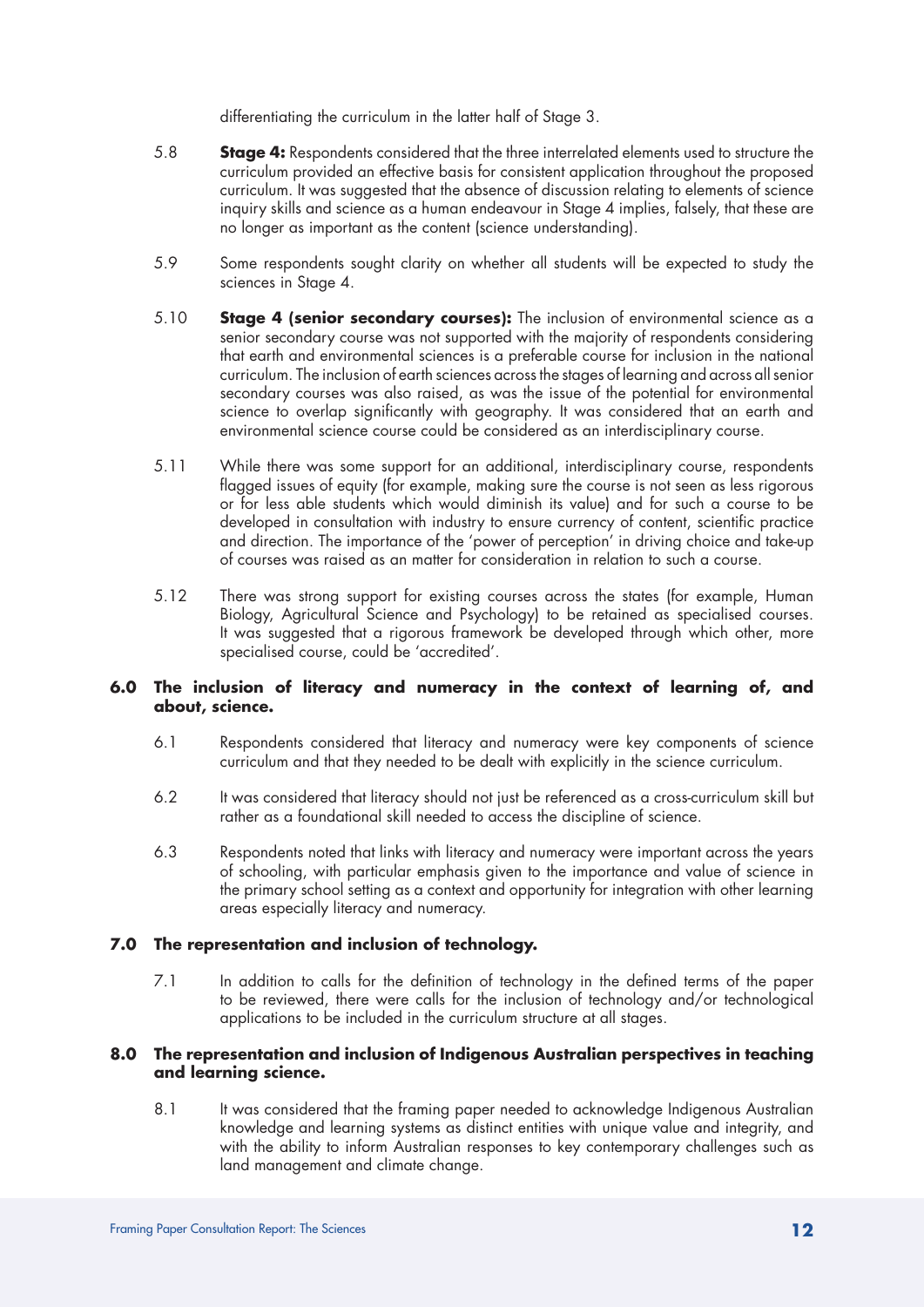8.2 There was also comment that the framing paper did not include reference to the issue of Indigenous student learning in science including the achievement gaps apparent between non-Indigenous and Indigenous students in national and international assessments, nor to ways this gap could be addressed.

# **Other considerations**

The following considerations have been identified related to implementation. These are outside the remit of the Board but are included for noting.

- Implications of major system change the level of preparedness of teachers to manage the approach proposed in the framing paper to move from a transmission model teaching of discipline abstractions to a model with a greater emphasis on student engagement and inquiry was raised as a risk for the successful implementation of the national curriculum for the sciences. The importance of recognising the potential impact and implications of proposed changes and planning for the professional development of science teachers was considered integral to the success of the project.
- Teacher training (pre-service and in-service) availability of qualified teachers of science; teachers' understanding of science concepts (especially for primary teachers); ongoing professional development including maintaining currency with changing knowledge and emerging contexts; support for teachers teaching outside their area of expertise; pedagogical tools to adjust to inquiry focussed approach.
- Recommended teaching time some respondents called for the framing paper for the science curriculum to recommend, if not mandate, sufficient and minimum time allocations to the teaching of science at various stages of schooling.
- Available resources support materials; quality resources (eg texts); specialist teachers in primary school setting; resourcing of science classrooms and laboratories with equipment and technical staff.

Respondents flagged the Australian Government funded, Australian Academy of Science managed program Primary Connections: linking science with literacy as an example of an exemplary model for professional learning and curriculum resources in the primary school setting from which important learning could be taken.

- Incorporation of digital technologies to support learning and assessment.
- Timing of, and support for, implementation.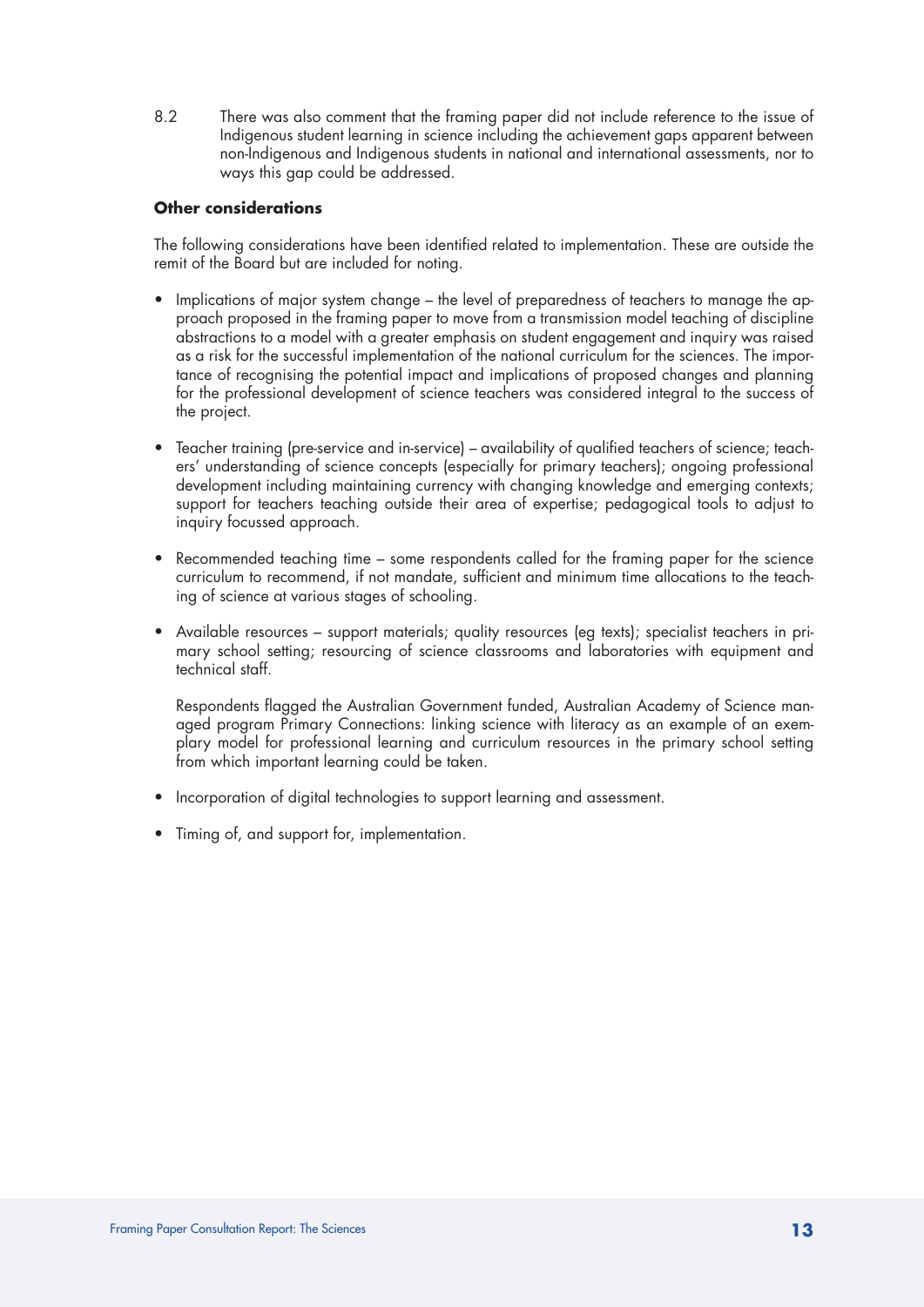# **5. Addressing feedback requiring further examination**

The table that follows identifies the actions that have or will take place in response to the key issues that have emerged from the consultation feedback.

| No                                            | Item                                           | Source                                                                                                | Action for consideration                                                                                                                         |
|-----------------------------------------------|------------------------------------------------|-------------------------------------------------------------------------------------------------------|--------------------------------------------------------------------------------------------------------------------------------------------------|
| 1                                             | <b>Representation</b>                          | Academics                                                                                             | <b>Action 1:</b>                                                                                                                                 |
|                                               | and discussion<br>of science,<br>including the | Business & industry<br>stakeholders                                                                   | Advice was sought from an expert consultation<br>group on key issues raised through the consultation                                             |
|                                               | <b>Introduction</b>                            | Education authorities<br>Parents                                                                      | feedback. Advice and direction was provided for:                                                                                                 |
| and the aims<br>for learning<br>about science |                                                |                                                                                                       | revisions to the text in the section Introduction<br>$\bullet$<br>(1.1, 1.2, 1.3, 1.4, 1.5, 1.6 1.7)                                             |
|                                               |                                                | Principals                                                                                            | • revisions to the text in the section Aims (1.8, 1.9)                                                                                           |
|                                               |                                                | Professional associations -<br>principals                                                             | <b>Action 2:</b>                                                                                                                                 |
|                                               |                                                | Professional associations -<br>teachers (state)<br>Professional associations -<br>teachers (national) | Specific revisions have been made as follows:                                                                                                    |
|                                               |                                                |                                                                                                       | • revisions made to the Introduction $(1.1, 1.2, 1.3, 1.3)$<br>$1.4, 1.5, 1.6$ $1.7$                                                             |
|                                               |                                                |                                                                                                       | • revisions to text made in the section Aims                                                                                                     |
|                                               |                                                | Teachers                                                                                              | (1.1, 1.9)                                                                                                                                       |
|                                               |                                                | Union                                                                                                 | <b>Action 3:</b>                                                                                                                                 |
|                                               |                                                |                                                                                                       | Specific instructions will be provided to the Sciences<br>advisory panel and curriculum writers on the<br>following matters:                     |
|                                               |                                                |                                                                                                       | • articulating and describing the supporting<br>objectives for learning science within the aims for<br>the science curriculum as a whole $(1.8)$ |
|                                               |                                                |                                                                                                       |                                                                                                                                                  |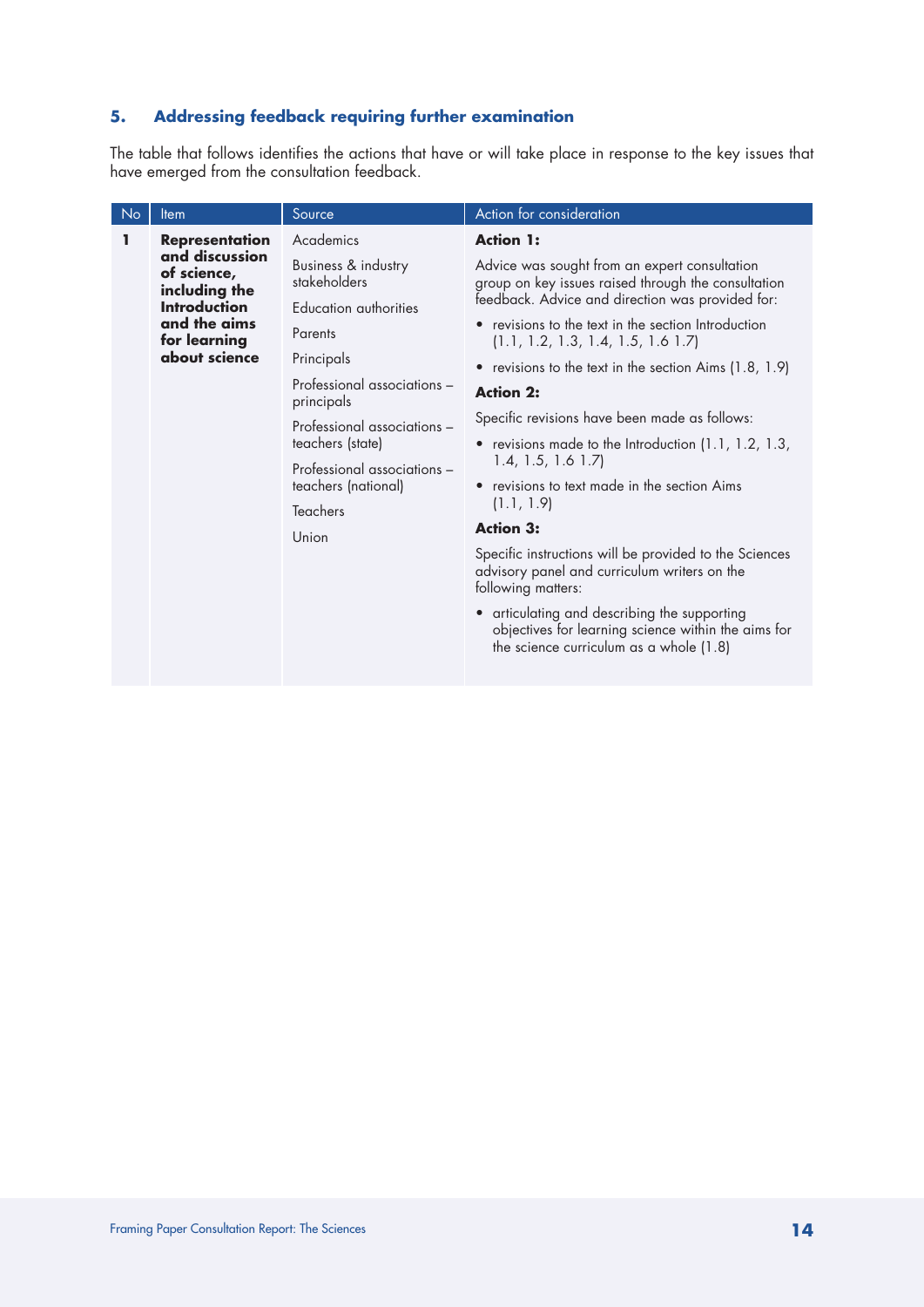| <b>No</b>    | Item                                     | Source                                             | Action for consideration                                                                                                              |
|--------------|------------------------------------------|----------------------------------------------------|---------------------------------------------------------------------------------------------------------------------------------------|
| $\mathbf{2}$ | <b>Terms used</b>                        | Academics                                          | <b>Action 1:</b>                                                                                                                      |
|              | in the paper,<br>particularly<br>science | Business & industry<br>stakeholders                | Advice was sought from an expert consultation<br>group on key issues raised through the consultation                                  |
|              | capabilities                             | Education authorities                              | feedback. Advice and direction was provided for:                                                                                      |
|              |                                          | Principals                                         | • the use of the terms 'science capabilities'<br>and 'scientific literacy/ies' (2.1)                                                  |
|              |                                          | Professional association -<br>principals           | revised definitions and use of the terms<br>$\bullet$<br>'technology' and 'contemporary science'                                      |
|              |                                          | Professional associations -                        | (2.2, 2.3, 2.4)                                                                                                                       |
|              |                                          | teachers (state)                                   | <b>Action 2:</b>                                                                                                                      |
|              |                                          | Professional associations -<br>teachers (national) | Specific revisions have been made as follows:                                                                                         |
|              |                                          | <b>Teachers</b>                                    | • the revised version of the paper does not define or<br>use either term 'science capabilities' and 'scientific                       |
|              |                                          | Union                                              | literacy/ies' (2.1)                                                                                                                   |
|              |                                          |                                                    | • revisions to the definition of 'technology' and<br>'contemporary science' made in revised Sciences<br>Framing Paper (2.2, 2.3, 2.4) |
|              |                                          |                                                    | <b>Action 3:</b>                                                                                                                      |
|              |                                          |                                                    | Specific instructions will be provided to the Sciences<br>advisory panel and curriculum writers on the<br>following matters:          |
|              |                                          |                                                    | • incorporating and exemplifying the use of<br>contemporary contexts for learning science<br>(2.2, 2.3, 2.4)                          |
|              |                                          |                                                    |                                                                                                                                       |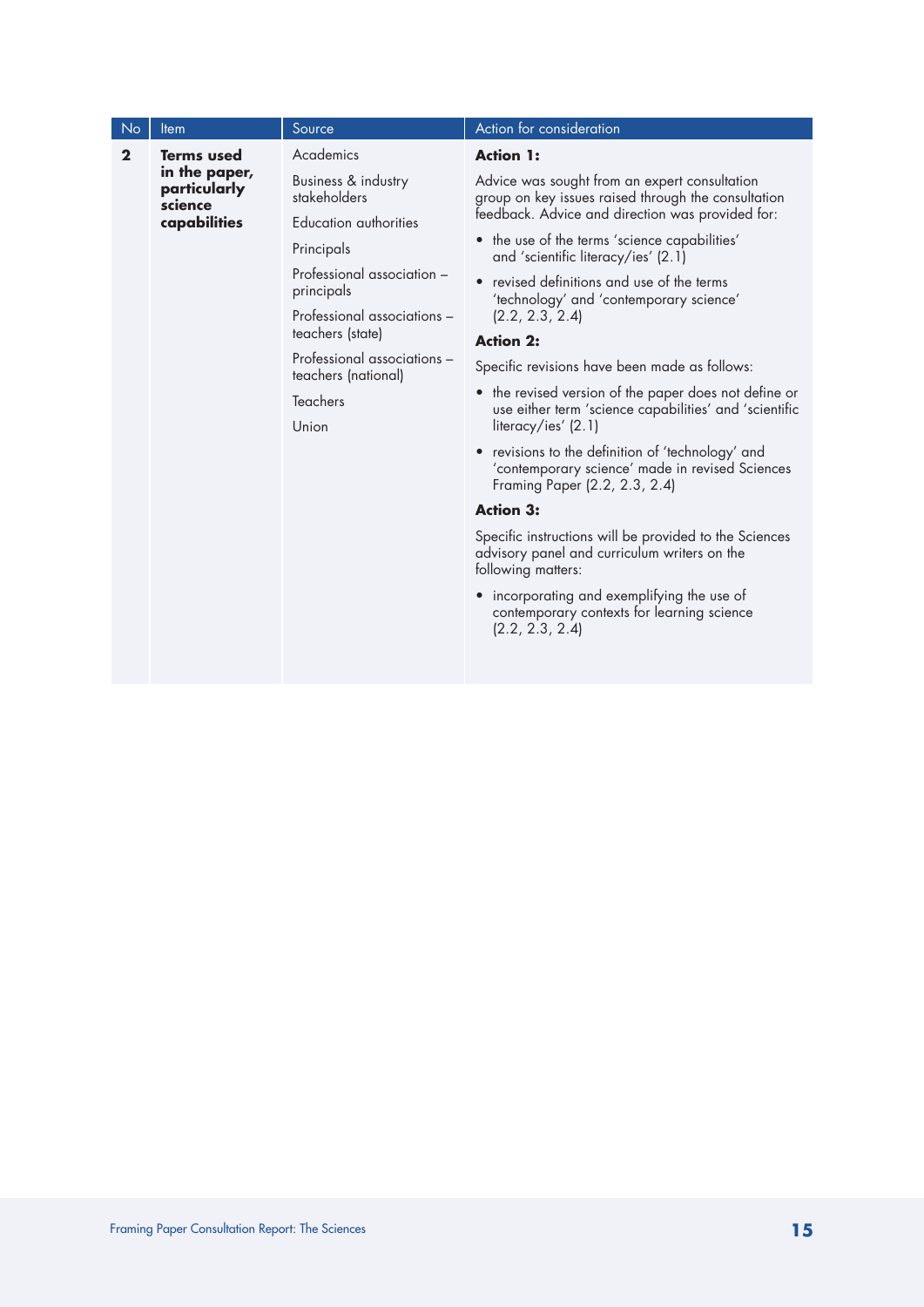| N <sub>o</sub> | Item                          | Source                                                                                                                                                                                                         | Action for consideration                                                                                                                                                                                                                                                                                                                                                                                                                                                                                                                                                                                                                                                                                                                                                                                                                                                                                                                                                                                                                                                                                                                                                                                                                                                                                                                                                                                                                                                    |
|----------------|-------------------------------|----------------------------------------------------------------------------------------------------------------------------------------------------------------------------------------------------------------|-----------------------------------------------------------------------------------------------------------------------------------------------------------------------------------------------------------------------------------------------------------------------------------------------------------------------------------------------------------------------------------------------------------------------------------------------------------------------------------------------------------------------------------------------------------------------------------------------------------------------------------------------------------------------------------------------------------------------------------------------------------------------------------------------------------------------------------------------------------------------------------------------------------------------------------------------------------------------------------------------------------------------------------------------------------------------------------------------------------------------------------------------------------------------------------------------------------------------------------------------------------------------------------------------------------------------------------------------------------------------------------------------------------------------------------------------------------------------------|
| 3              | <b>Determining</b><br>and     | Academics                                                                                                                                                                                                      | <b>Action 1:</b>                                                                                                                                                                                                                                                                                                                                                                                                                                                                                                                                                                                                                                                                                                                                                                                                                                                                                                                                                                                                                                                                                                                                                                                                                                                                                                                                                                                                                                                            |
|                | representing<br>the nature of | Business & industry<br>stakeholders                                                                                                                                                                            | Advice was sought from an expert consultation<br>group on key issues raised through the consultation                                                                                                                                                                                                                                                                                                                                                                                                                                                                                                                                                                                                                                                                                                                                                                                                                                                                                                                                                                                                                                                                                                                                                                                                                                                                                                                                                                        |
|                | the big ideas                 | Education authorities<br>Principals<br>Professional associations -<br>principals<br>Professional associations -<br>teachers (state)<br>Professional associations -<br>teachers (national)<br>Teachers<br>Union | feedback. Advice and direction was provided for:<br>• development of a refined curriculum design<br>for K-12 that represents the big ideas in a<br>developmentally appropriate manner embedded<br>within contemporary contexts for learning (3.1)<br>• representing the nature of the big ideas including<br>demonstrating development and links across the<br>K-12 curriculum for science, including the three<br>elements of the curriculum $(3.2, 3.4, 3.5)$<br><b>Action 2:</b><br>Specific revisions have been made as follows:<br>proposed structure (Table 1, p.6) removed from<br>framing paper $(3.4, 3.5)$<br>• revision to the use of the term 'big idea'<br>to 'unifying idea' (3.4, 3.5)<br>• revision to the outline of the science curriculum<br>from K-10 to clarify the relationship between<br>the strands and the unifying ideas, formerly the<br>'big ideas'.<br><b>Action 3:</b><br>Specific instructions will be provided to the Sciences<br>advisory panel and curriculum writers on the<br>following matters:<br>• consideration and implementation of a necessary<br>and sufficient set of scientific theories and a set of<br>contemporary contexts for learning science.<br>For noting:<br>• consideration and monitoring by advisory panel<br>and jurisdictions of potential implementation issues<br>that may arise from a final curriculum structure,<br>including the recognition of consequences for<br>teacher professional learning (3.3) |
|                |                               |                                                                                                                                                                                                                |                                                                                                                                                                                                                                                                                                                                                                                                                                                                                                                                                                                                                                                                                                                                                                                                                                                                                                                                                                                                                                                                                                                                                                                                                                                                                                                                                                                                                                                                             |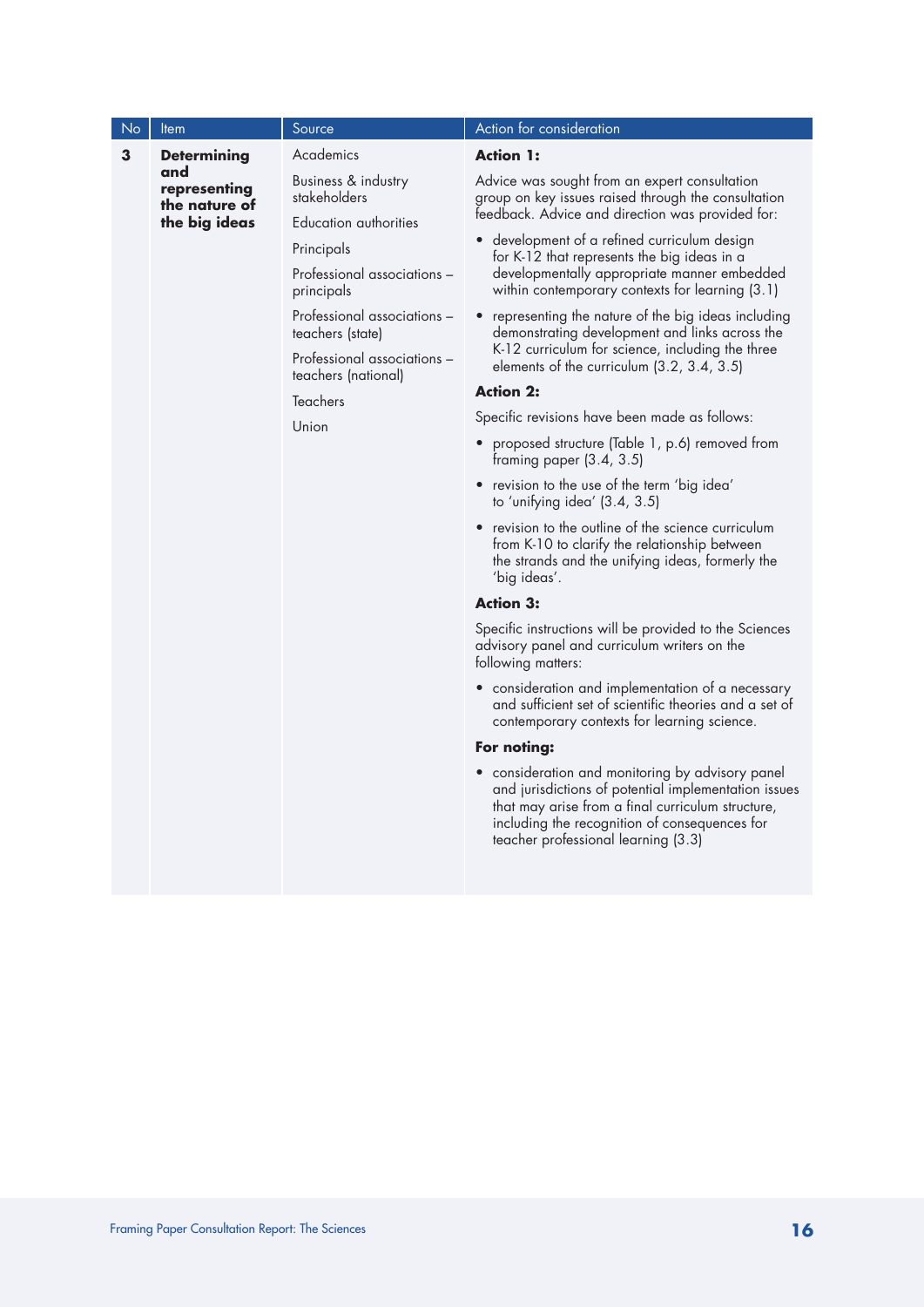| <b>No</b> | Item                                                               | Source                                             | Action for consideration                                                                                                                                                 |
|-----------|--------------------------------------------------------------------|----------------------------------------------------|--------------------------------------------------------------------------------------------------------------------------------------------------------------------------|
| 4         | <b>Embedding the</b><br>three elements<br>across the<br>curriculum | Academics                                          | <b>Action 1:</b>                                                                                                                                                         |
|           |                                                                    | Business & industry<br>stakeholders                | Advice was sought from an expert consultation<br>group on key issues raised through the consultation                                                                     |
|           |                                                                    | Education authorities                              | feedback. Advice and direction was provided for:                                                                                                                         |
|           |                                                                    | Parents                                            | • development of a refined curriculum design for<br>K-12 that embeds the elements of science inquiry                                                                     |
|           |                                                                    | Principals                                         | skills and science as a human endeavour within                                                                                                                           |
|           |                                                                    | Professional associations -                        | the curriculum (4.1, 4.2, 4.3)                                                                                                                                           |
|           |                                                                    | principals                                         | <b>Action 2:</b>                                                                                                                                                         |
|           |                                                                    | Professional associations -                        | Specific revisions have been made as follows:                                                                                                                            |
|           |                                                                    | teachers (state)                                   | • additional text has been included to represent the                                                                                                                     |
|           |                                                                    | Professional associations -<br>teachers (national) | strand of science as a human endeavour across<br>the curriculum $(4.1, 4.3)$                                                                                             |
|           |                                                                    | <b>Teachers</b>                                    | • revision to the strand of science inquiry skills in                                                                                                                    |
|           |                                                                    | Unions                                             | line with the National Scientific Literacy Progress<br>Map (MCEETYA, 2006) (4.1, 4.2)                                                                                    |
|           |                                                                    |                                                    | <b>Action 3:</b>                                                                                                                                                         |
|           |                                                                    |                                                    | Specific instructions will be provided to the Sciences<br>advisory panel and curriculum writers on the<br>following matters:                                             |
|           |                                                                    |                                                    | • further aligning the science inquiry skills of the<br>national sciences curriculum with the National<br>Scientific Literacy Progress Map (MCEETYA, 2006)<br>(4.1, 4.2) |
|           |                                                                    |                                                    |                                                                                                                                                                          |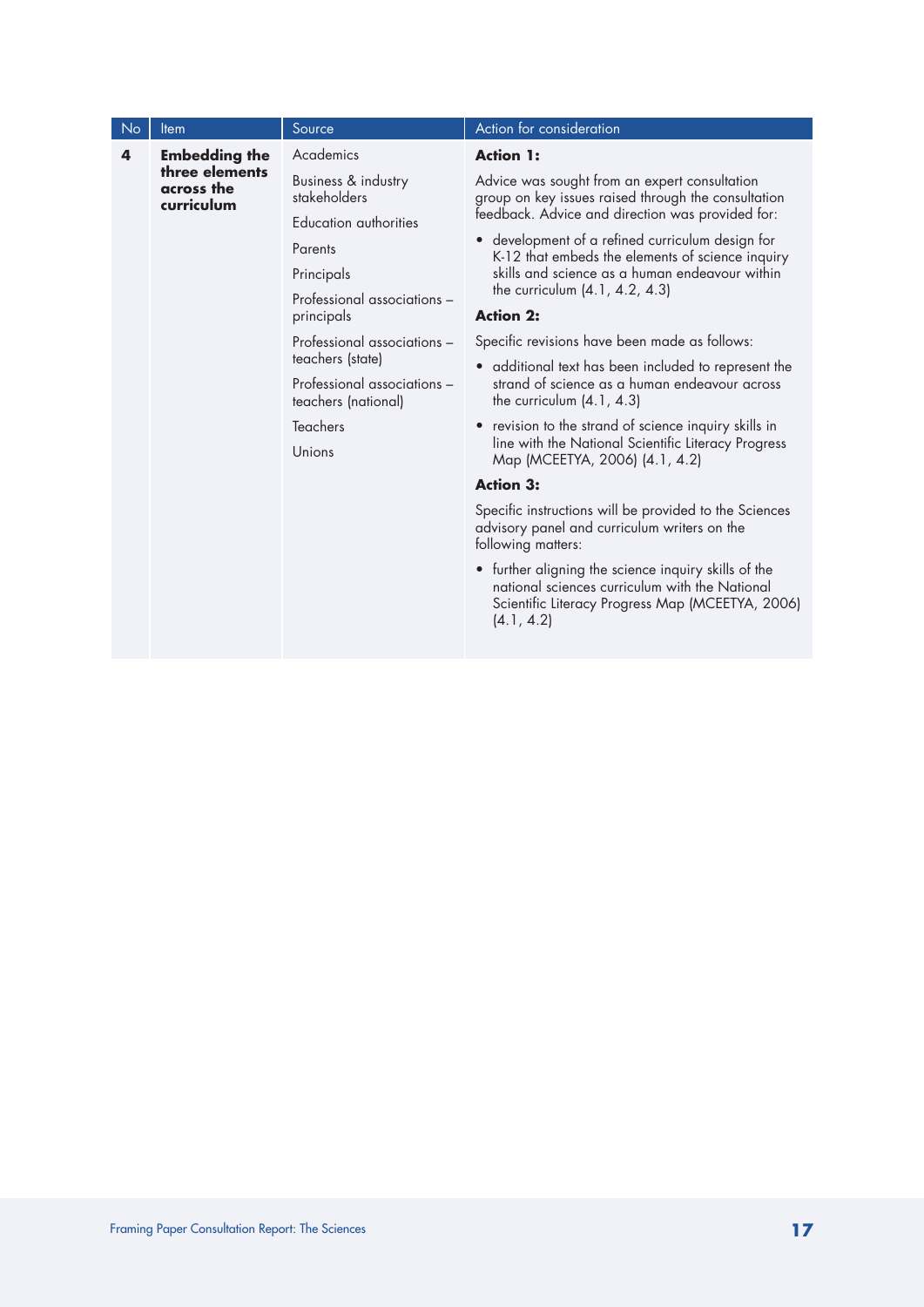| No | Item                                       | Source                                             | <b>Action</b> for consideration                                                                                                                                                                       |
|----|--------------------------------------------|----------------------------------------------------|-------------------------------------------------------------------------------------------------------------------------------------------------------------------------------------------------------|
| 5  | <b>Representation</b>                      | Academics                                          | <b>Action 1:</b>                                                                                                                                                                                      |
|    | of the science<br>curriculum<br>across the | Business & industry<br>stakeholders                | Advice was sought from an expert consultation<br>group on key issues raised through the consultation                                                                                                  |
|    | stages of                                  | Education authorities                              | feedback. Advice and direction was provided for:                                                                                                                                                      |
|    | schooling                                  | Parents                                            | • development of a refined curriculum design<br>for $K - 12$ that represents the big ideas in a                                                                                                       |
|    |                                            | Principals                                         | developmentally appropriate manner embedded                                                                                                                                                           |
|    |                                            | Professional associations -<br>principals          | within contemporary contexts for learning<br>(5.2, 5.3, 5.5, 5.6, 5.7, 5.9, 5.10)                                                                                                                     |
|    |                                            | Professional associations -                        | <b>Action 2:</b>                                                                                                                                                                                      |
|    |                                            | teachers (state)                                   | Specific revisions have been made as follows:                                                                                                                                                         |
|    |                                            | Professional associations -<br>teachers (national) | • revisions to the use of terms 'topics and major<br>concepts' (5.1, 5.2)                                                                                                                             |
|    |                                            | <b>Teachers</b>                                    | revisions to the representation of the curriculum                                                                                                                                                     |
|    |                                            | Undergraduate teacher<br>Unions                    | across the stages of schooling, including the<br>relevant unifying ideas of science (formerly the<br>'big ideas') (5.2, 5.3, 5.5, 5.6, 5.7, 5.9, 5.10)                                                |
|    |                                            |                                                    | • revisions to the science understanding strand<br>(formerly 'topics and major concepts') included<br>across the K-12 curriculum for the sciences<br>(5.3, 5.5, 5.6, 5.7)                             |
|    |                                            |                                                    | • revisions to the senior secondary courses included<br>(5.8, 5.10)                                                                                                                                   |
|    |                                            |                                                    | For noting:                                                                                                                                                                                           |
|    |                                            |                                                    | • Consultative and collaborative relationship to be<br>established in the writing of the sciences and the<br>geography curriculums (5.4)                                                              |
|    |                                            |                                                    | Issues for implementation to be considered:<br>possibility of mandating of science study in senior<br>years; existing state and territory courses to be<br>retained as specialist courses (5.9, 5.12) |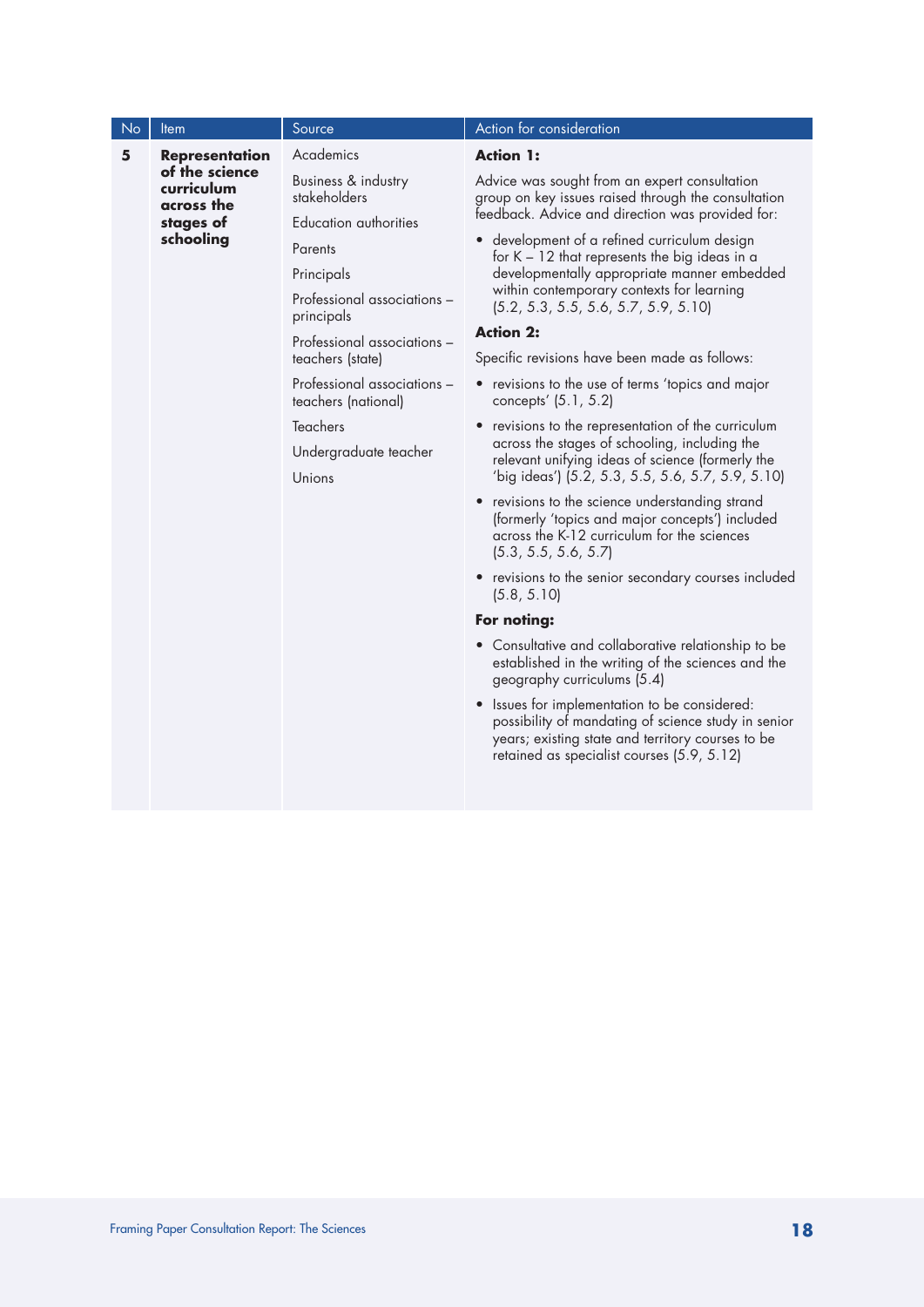| No | Item                                                              | Source                                            | Action for consideration                                                                                                                             |
|----|-------------------------------------------------------------------|---------------------------------------------------|------------------------------------------------------------------------------------------------------------------------------------------------------|
| 6  | The inclusion<br>of literacy and<br>numeracy in<br>the context of | Academics                                         | <b>Action 1:</b>                                                                                                                                     |
|    |                                                                   | Business & industry<br>stakeholders               | Advice was sought from a Literacy and Numeracy<br>Forum to develop definitions and writing instructions                                              |
|    | learning of,                                                      | Education authorities                             | for literacy and numeracy across the learning areas.<br>Advice was sought from an expert consultation                                                |
|    | and about,<br>science                                             | Professional association -<br>principals          | group on key issues raised through the consultation<br>feedback. Advice and direction was provided for:                                              |
|    |                                                                   | Professional association -<br>teachers (national) | • inclusion of literacy and numeracy within learning<br>area curriculum (6.1, 6.2, 6.3)                                                              |
|    |                                                                   |                                                   | <b>Action 2:</b>                                                                                                                                     |
|    |                                                                   |                                                   | Specific revisions have been made as follows:                                                                                                        |
|    |                                                                   |                                                   | • additional text has been included to address<br>literacy (English) and numeracy (Maths) and<br>connections to other learning areas (6.1, 6.2, 6.3) |
|    |                                                                   |                                                   | <b>Action 3:</b>                                                                                                                                     |
|    |                                                                   |                                                   | Specific instructions will be provided to the Sciences<br>advisory panel and curriculum writers on the<br>following matters:                         |
|    |                                                                   |                                                   | • effective inclusion of literacy and numeracy in the<br>science curriculum (6.1, 6.2, 6.3)                                                          |
|    |                                                                   |                                                   |                                                                                                                                                      |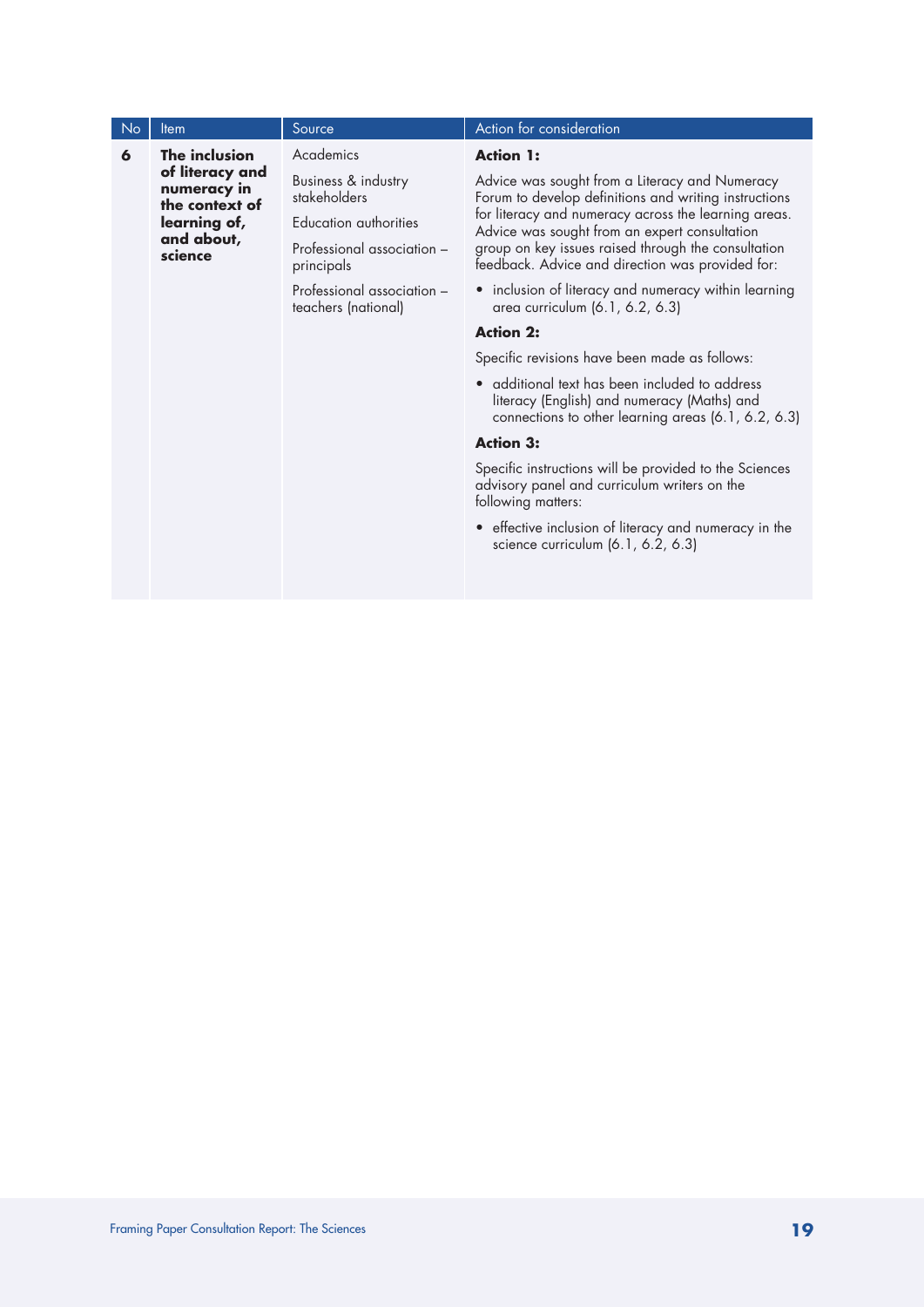| No.            | Item                                                    | Source                                                                                                                      | <b>Action</b> for consideration                                                                                                                                                                                                                                                                                                                                                                                                                                                                                                                                                                                                                                                                               |
|----------------|---------------------------------------------------------|-----------------------------------------------------------------------------------------------------------------------------|---------------------------------------------------------------------------------------------------------------------------------------------------------------------------------------------------------------------------------------------------------------------------------------------------------------------------------------------------------------------------------------------------------------------------------------------------------------------------------------------------------------------------------------------------------------------------------------------------------------------------------------------------------------------------------------------------------------|
| $\overline{ }$ | The<br>representation<br>and inclusion<br>of technology | Business & industry<br>stakeholders<br>Education authorities<br>Professional associations -<br>teachers (state)<br>Teachers | <b>Action 1:</b><br>Advice was sought from an expert consultation<br>group on key issues raised through the consultation<br>feedback. Advice and direction was provided for:<br>• Revised definition and inclusion of technology<br>(7.1)<br><b>Action 2:</b><br>Specific revisions have been made as follows:<br>• Revisions to the definition of technology made in<br>revised Sciences Framing Paper (7.1)<br><b>Action 3:</b><br>Specific instructions will be provided to the Sciences<br>advisory panel and curriculum writers on the<br>following matters:<br>• incorporating and exemplifying the application<br>and use of technology through relevant<br>contemporary contexts for learning science |

| No | <b>Item</b>                                      | Source                             | Action for consideration                                                                                                                 |
|----|--------------------------------------------------|------------------------------------|------------------------------------------------------------------------------------------------------------------------------------------|
| 8  | <b>The</b>                                       | Academics                          | <b>Action 1:</b>                                                                                                                         |
|    | representation<br>and inclusion<br>of Indigenous | Business & industry<br>stakeholder | Specific revisions have been made as follows:<br>• acknowledgement of Indigenous Australian                                              |
|    | Australian                                       | Education authorities              | perspectives (8.1)                                                                                                                       |
|    | perspectives<br>in teaching                      | Professional association –         | <b>Action 2:</b>                                                                                                                         |
|    | and learning<br>science                          | teachers (national)                | Specific instructions will be provided to the Sciences<br>advisory panel and curriculum writers on the<br>following matters:             |
|    |                                                  |                                    | • inclusion of Indigenous Australian perspectives<br>as a cross curriculum perspective (8.1)                                             |
|    |                                                  |                                    | For noting:                                                                                                                              |
|    |                                                  |                                    | • consideration and monitoring by jurisdictions<br>of Indigenous student achievement in learning,<br>including in learning science (8.2) |
|    |                                                  |                                    |                                                                                                                                          |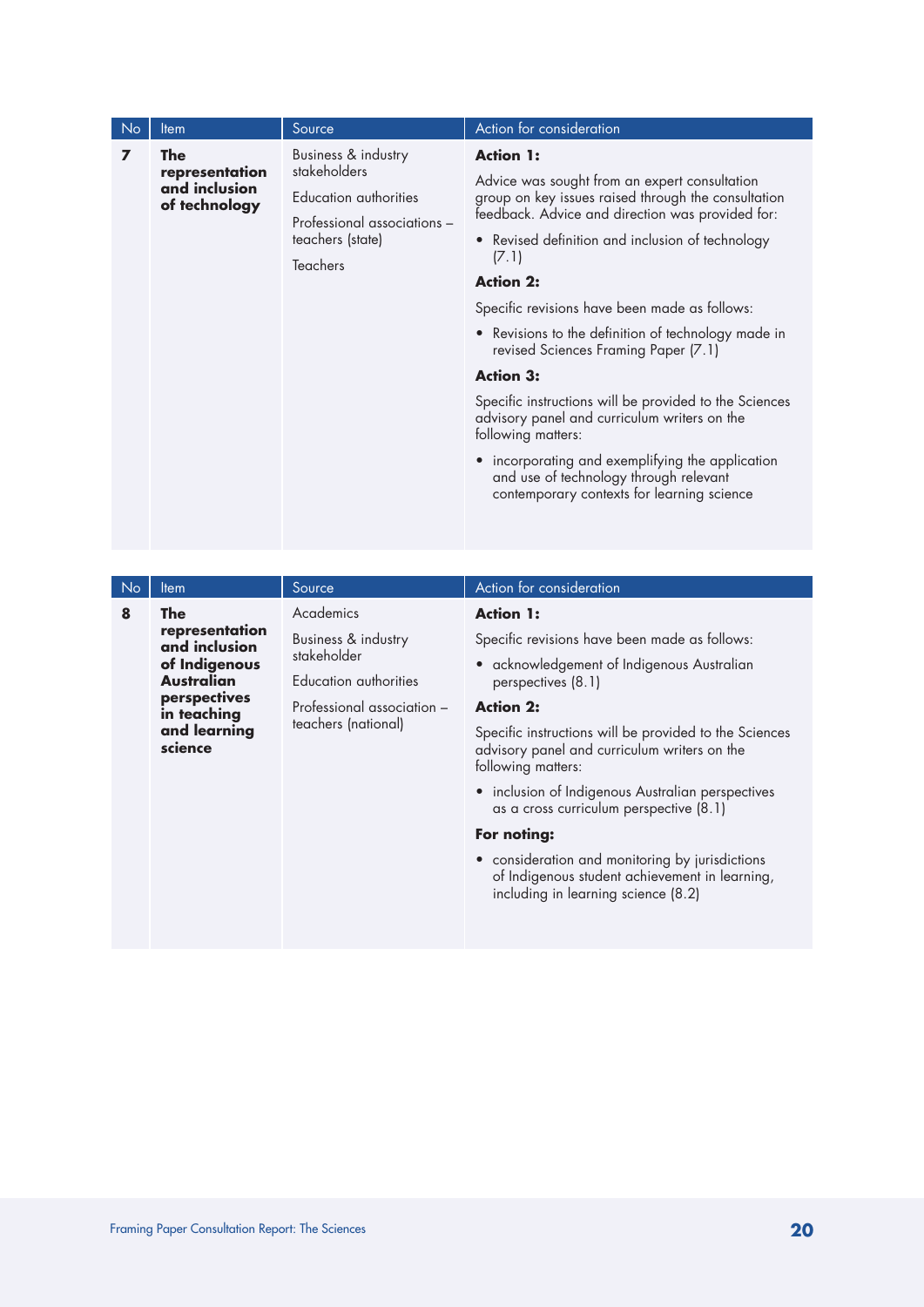# **6. Summary of submissions**

# *The National English Curriculum: Framing Paper*

Consultation period: October 2008 – February 2009

Data as at 27 March 2009

| Submissions           |      |
|-----------------------|------|
| English               | 87   |
| <b>Mathematics</b>    | 67   |
| Science               | 78   |
| History               | 82   |
|                       | 314  |
|                       |      |
| Surveys               |      |
| English               | 246  |
| <b>Mathematics</b>    | 159  |
| Science               | 192  |
| <b>History</b>        | 220  |
|                       | 817  |
|                       |      |
| Total of all feedback |      |
| English               | 333  |
| <b>Mathematics</b>    | 226  |
| Science               | 270  |
| History               | 302  |
|                       | 1131 |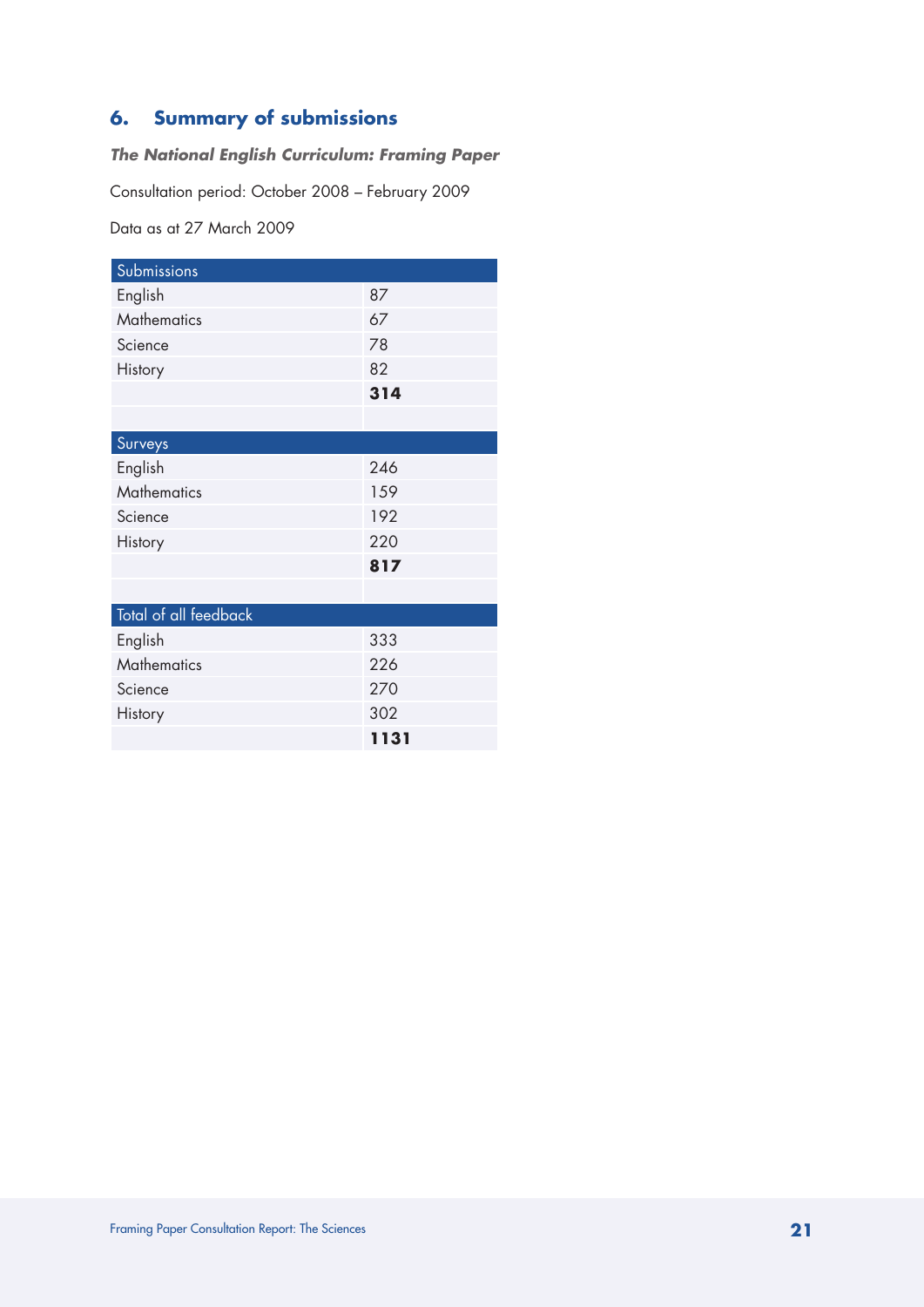# **7. Appendix: What the community said in response to NCB survey questions**

# **Introduction**

# **Question 1: Please comment on the Introduction.**

While there was some support for the Introduction, much feedback was provided about the Introduction with a number of matters raised including the definition of science, the inclusion of examples of Australian scientists, the singular reference to the UK Ofsted (2008) report and the perceived dominance of economic and political imperatives for learning about science (see Areas for further examination (1) for further information).

• The introduction provides a reasonable description of the purpose of science and the importance of being able to engage in scientific discussion and to be questioning of the scientific claims made in the media.

 Paragraph 13 identifies a small number of Australians, in particular Nobel Laureates that have made a contribution to science. Unfortunately this has the potential to diminish the importance and value of outstanding contributions made by many scientists in this country. (Education authority)

- We question the definition of Science as "a way of answering questions about the natural world". This implies that Science is confined to things or issues that are "natural" and not to things that are mechanical or of human construction. "Natural world" is likely to invoke interpretations based on "the environment". This seems to suggest that things that are not "natural" (things that are mechanical or of human construction, or are from beyond earth) are not a part of Science. We suggest that this is reworded to reflect a broader view of what Science is. (Professional association)
- The reference in the opening sentence and similar expressions elsewhere on "the natural world" is ambiguous and problematic. If "natural" is intended to be interpreted as excluding "constructed" or "designed" (this term is used in the Table on page 10), the scope of meaning denies the great body of scientific inquiry concerned with human-constructed materials and systems, including human *organisations.* (Business or industry)
- Generally good. Outlining the background of development is essential for understanding the proposed document. (Educational professional – teacher)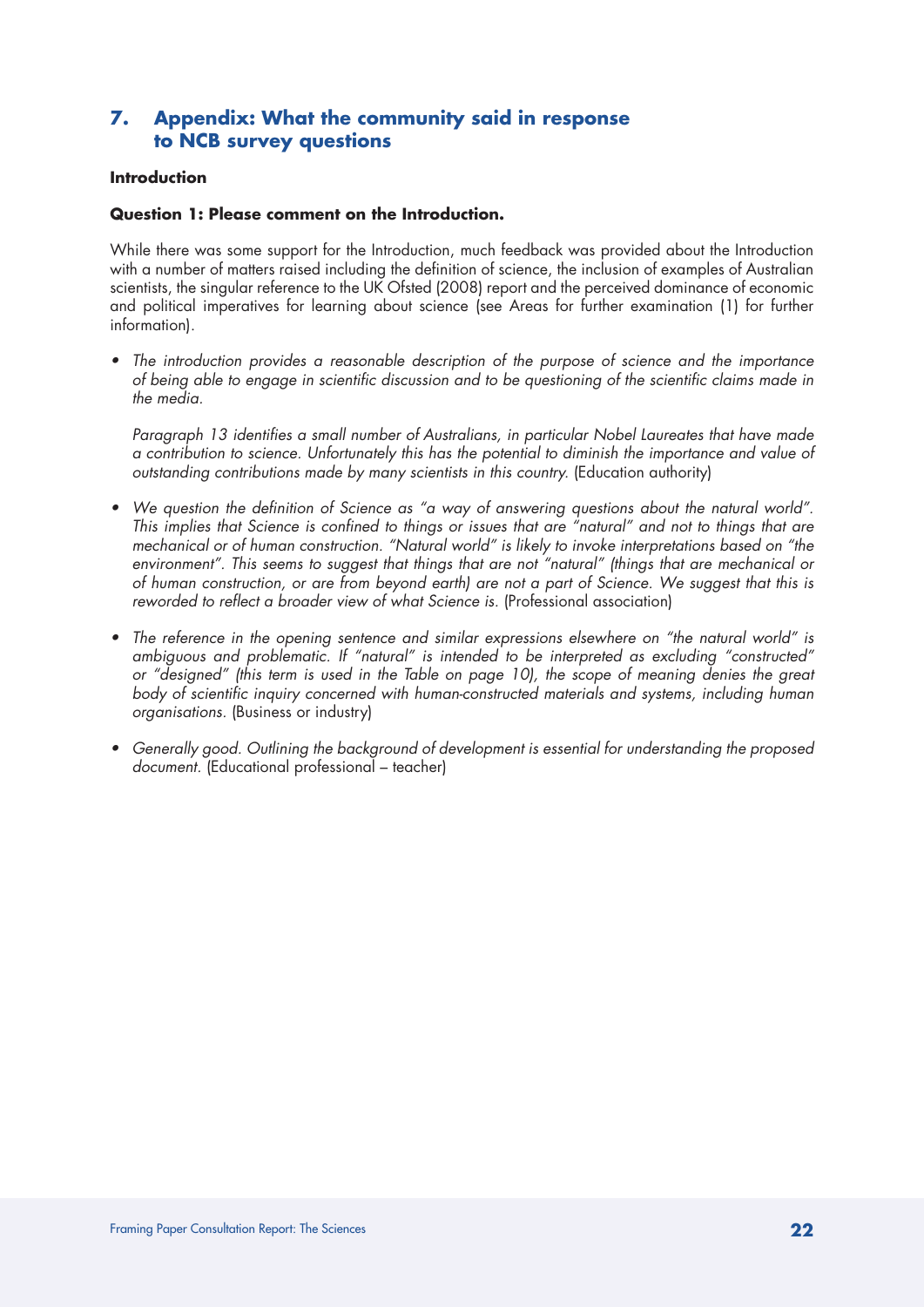#### **Aims**

# **Question 2: To what extent to you agree with the aims of the proposed national science curriculum?**

| <b>Strongly Disagree</b> | Disagree | Agree | Strongly Agree |
|--------------------------|----------|-------|----------------|
| 5%                       | 9%       | 43%   | 43%            |

#### **Question 3: Please comment on the aims of the proposed national science curriculum.**

The proposed aims were endorsed by the respondents. There was concern articulated in regard to the capacity of the aims to provide for the range of scientific knowledge required in a technological society and the absence of clear recognition about the need to harness students' interest and enthusiasm.

The aims of the national science curriculum need to be succinct. The document currently presents too many different expectations of the curriculum. The aims are adequately captured in paragraph 18.

 The current aims emphasise the role of science education as preparing students to be active citizens (paragraph 19) and providing a foundation for specific science pathways. A well developed national science curriculum should achieve this. There is pressure on the national science curriculum to meet the opposing demands of science for all, creating scientifically-capable citizens and on generating more 'scientists' by encouraging students to pursue post-compulsory science-related studies.

 The national science curriculum should focus on the development of scientifically capable citizens who have been engaged and excited by their science education. If this occurs students should see sufficient value, purpose and opportunity in science to consider post-graduate study in the field and possibly a career in science and science related fields. (Education authority)

- Interest in and understanding of the natural world is again treated simply as an outcome. The list of Aims is highly utilitarian – an approach that has little appeal to the majority of students who experience little of use from their science learning in school unless its content and details are intrinsically appealing *to them.* (Academic)
- The aims of the science curriculum do not deal adequately with the profile of scientific knowledge required by a technological society. As observed above this project will have a major influence on Australia's science technology and engineering future and in our opinion it is insufficient to detail a baseline in scientific literacy, as the paper does in clause 18, but beyond that make only a distant gesture towards a broader remit as in clause 19. The curriculum can quite reasonably argue science literacy for the many and discovery research for the few but needs to say much more about what comes in between.

 A framework document should articulate in broad terms the profile of technological capability required of a 21st century society and explain how the curriculum will address it. In the current epoch those who want to encourage students into, for example, engineering, environmental management, biobusiness, pathology, quality assurance, etc, etc, not to mention research science, should have far more compelling support from a national curriculum in science and mathematics. (Business or industry stakeholder)

• A little concerned that the political process found the need to make the jingoistic statements in the final aim, but I am supportive of the concepts expressed. (Educational professional – teacher)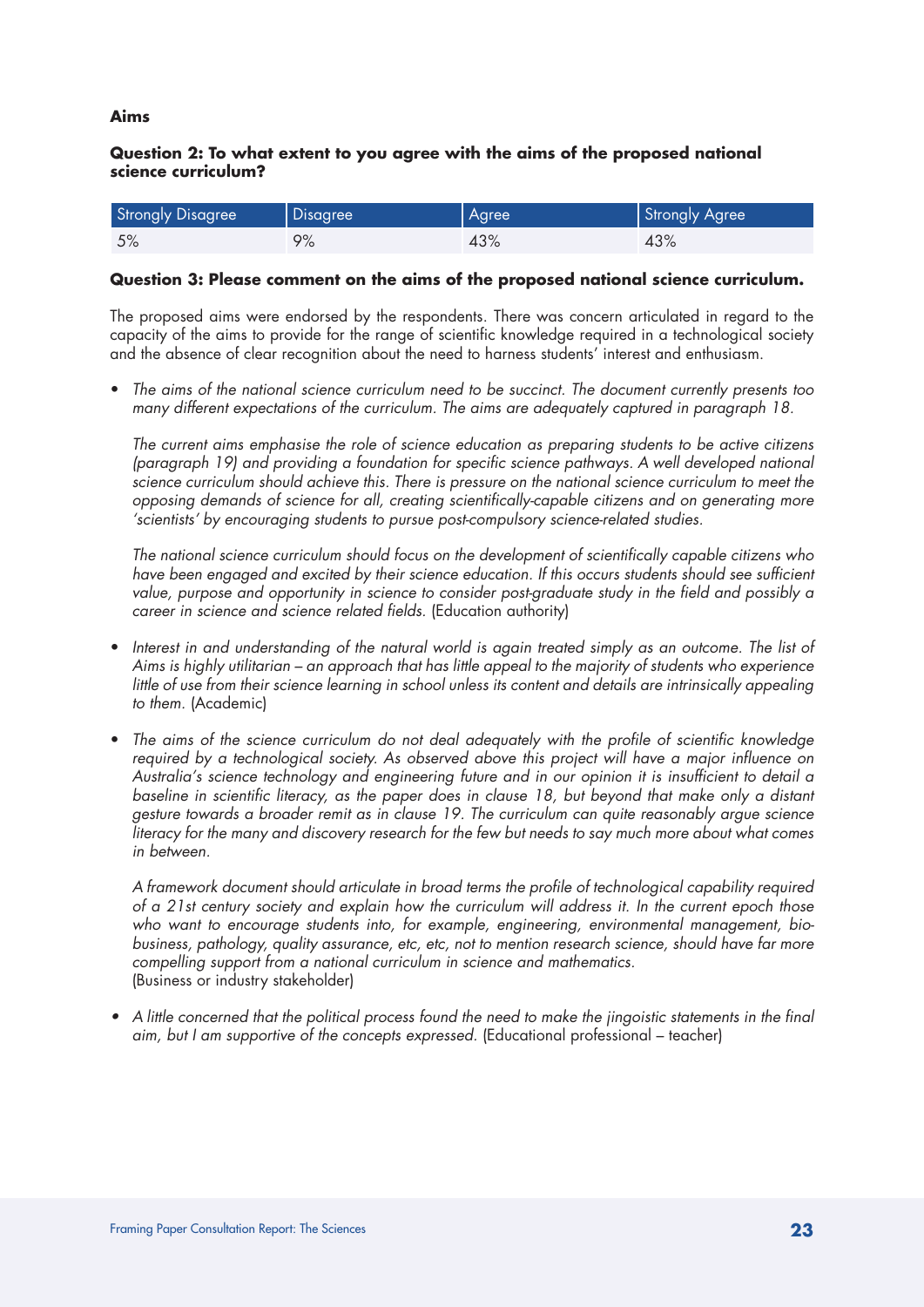#### **Terms used in this paper**

# **Question 4: To what extent to you agree with the definition and application of the terms used in this paper?**

| <b>Strongly Disagree</b> | Disagree | Agree | Strongly Agree |
|--------------------------|----------|-------|----------------|
| 5%                       | 15%      | 48%   | 32%            |

#### **Question 5: Please comment.**

Much comment was made about the use of the term *science capabilities* as a replacement for the term *scientific literacy/ies*, and there were also calls for broader, deeper definitions of technology and contemporary science.

• The professional associations that represent the Science education community of Australia must take issue in the strongest possible terms with the abandonment of the notion of "Scientific Literacy" in favour of the term "science capabilities". We do not accept the claim expressed in this paragraph that "science capabilities" is to be preferred because it is "commonly understood", whereas "scientific literacy" causes confusion.

 These claims are far from correct. To our members these terms are far from being interchangeable. Feedback suggests that whilst "scientific literacy" is very well understood as a broad overarching understanding of critical scientific principles and processes, the term "science capabilities" implies a somewhat lower order checklist of individual skills, the sort of things you can tick a box against. (Professional association)

• Generally, the terms used are appropriate and adequately justified in the framing paper. However the loss of 'scientific literacy' in favour of 'scientific capabilities' is not supported... 'Capability' is not the same thing as 'literacy' and given that the term 'literacy' is broadly used and widely recognised within existing science programs, including Primary Connections, the arguments for using 'capabilities' are not adequately justified in the framing paper.

 There should also be consideration given to the use of the term 'technology'. It is critically important for students to recognise the range of career pathways open to them. While we have embraced the acronym STEM and SET it does seem that the definition of 'technology' in the framing paper refers to the use of scientific knowledge in the profession of engineering, although this is not explicit.

 Members of our organisation have commented that in many instances the use of the term 'engineering' is far more appropriate than the use of the term 'technology'. Members are particularly concerned that the use of the term 'technology' is often misleading and confusing. (Business or industry stakeholder)

- The framing paper emphasises the importance of a contemporary science focus in the national science curriculum. The term used currently fails to identify what will be considered as contemporary. It also poses a risk to the future relevance or currency of the national science curriculum. If we specify contemporary issues to be addressed in the syllabus there will need to be continual review and revision of the stated current contemporary issues as these will quickly become historical fact. (Education authority)
- • Science capabilities suggest skills. Scientific literacies suggest a much greater depth of understanding. (Educational professional – teacher)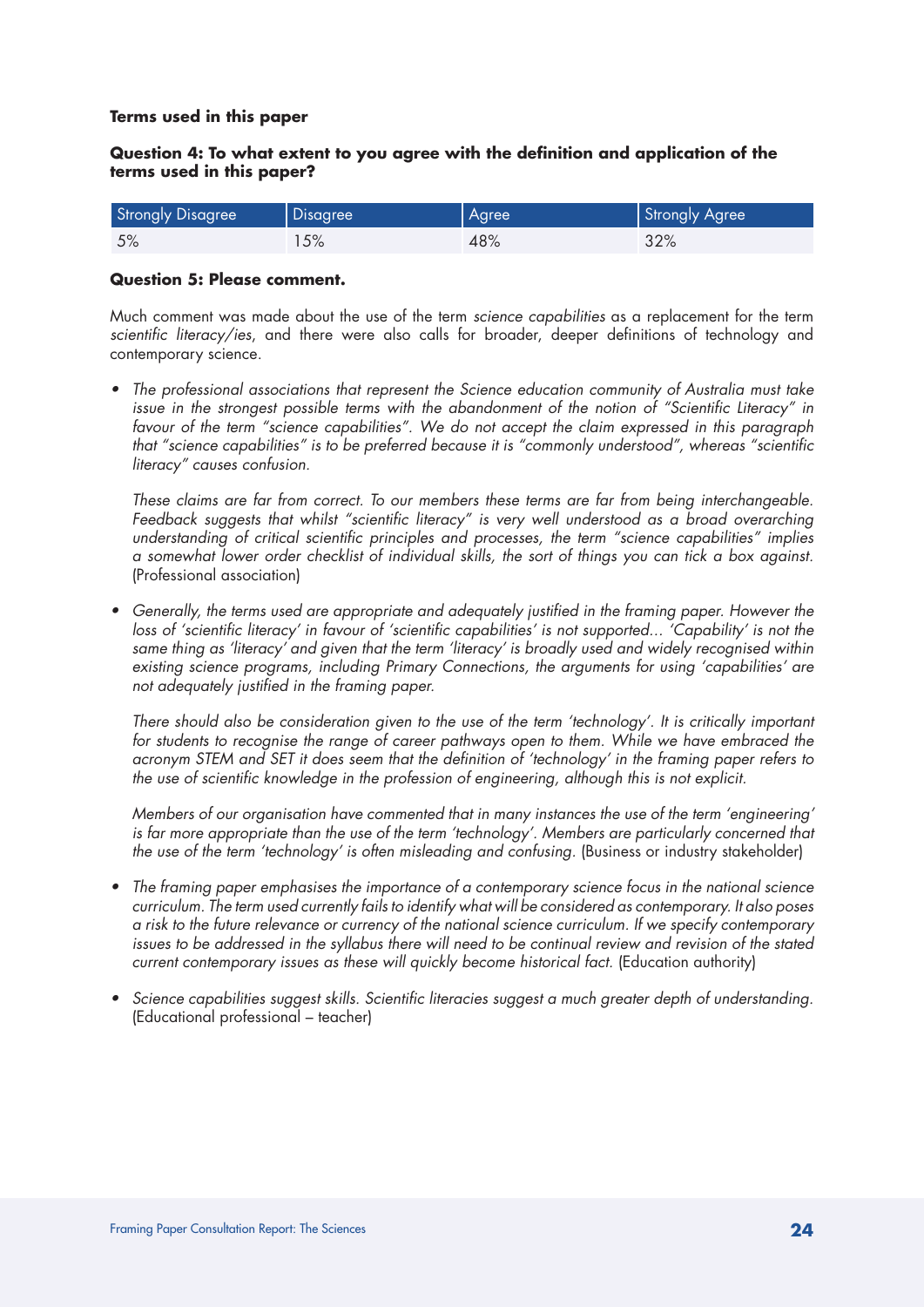## **Considerations**

# **Question 6: Comment on the considerations that need to be taken into account when developing national science curriculum. Are there other considerations not canvassed in the paper?**

Considerations raised included the representation and inclusion of Indigenous Australian perspectives in teaching and learning science, and the inclusion of literacy and numeracy in the context of learning of, and about, science. Respondents also provided feedback on issues such as recommending or mandating sufficient time to the teaching of science, the implications of major system change and consequences for teacher training and professional learning and other resourcing needs.

The framing document must acknowledge Aboriginal and Torres Strait Islander Peoples' Knowledge and Learning Systems as distinct entities with unique value and integrity, and give status to these as our sole means of engaging with Australia's extra-colonial heritage of scientific and environmental knowledge. This is particularly important as Aboriginal culture has immense potential to inform Australian responses to land management, natural resource and climate challenges.

 A word search indicated there were no references to 'Aboriginal', 'Torres Strait Islander', 'Indigenous', 'First Nation' in the framing paper.

The framing document and curriculum need to be consistent with COAG Agendas, MCEETYA Australian Directions in Indigenous Education and the Melbourne Declaration on Educational Goals for Young Australians for Aboriginal and Torres Strait Islander young people.

 The Board and Advisory Groups should consider best-practice from other countries, such as the status of the Maori People in New Zealand Curriculum documents and First Nations Peoples in Canadian Curriculum documents. (Education authority)

To simply implant a curriculum that embodies a new teaching philosophy into a system geared towards an old one runs a very high risk of failure. The national curriculum proposes to move away from transmission model teaching of discipline abstractions and instead support (in our view, guided) student centred learning, revealing the disciplines through their power to solve problems and enlighten students about their world.

 One great danger in this approach lies in the level of preparedness of teachers. It is now widely recognised that there is a teacher shortage in science and mathematics, and that teachers outside these disciplines are increasingly called upon to teach them. However, to identify and teach to the relationship between student interests and particular discipline knowledge requires far greater discipline expertise than the transmission model. In theory such an approach to curriculum should deliver superior educational outcomes. In practice, in an education system not prepared for it, it may well deliver poorer outcomes, with real science, as embodied in physics, chemistry, mathematics and biology, downgraded.

 Teaching in a way that responds to student interests and the current issues of their world also requires a different professional environment for teachers. In particular, they would need structured time and accountability for professional development and participation in professional networks that allowed them the means to reflect upon and research these issues. At present such time is not part of the teacher's working life. (Business or industry stakeholder)

It is also necessary to know the time that is to be allocated to a course before the curriculum can be developed as this will determine the breadth and depth of the elements that can be realistically covered. The National Science Curriculum must be able to be learned by most students in the recommended time frame. The curriculum must allow flexibility so that local contexts can be used to enhance its relevance. (Professional association)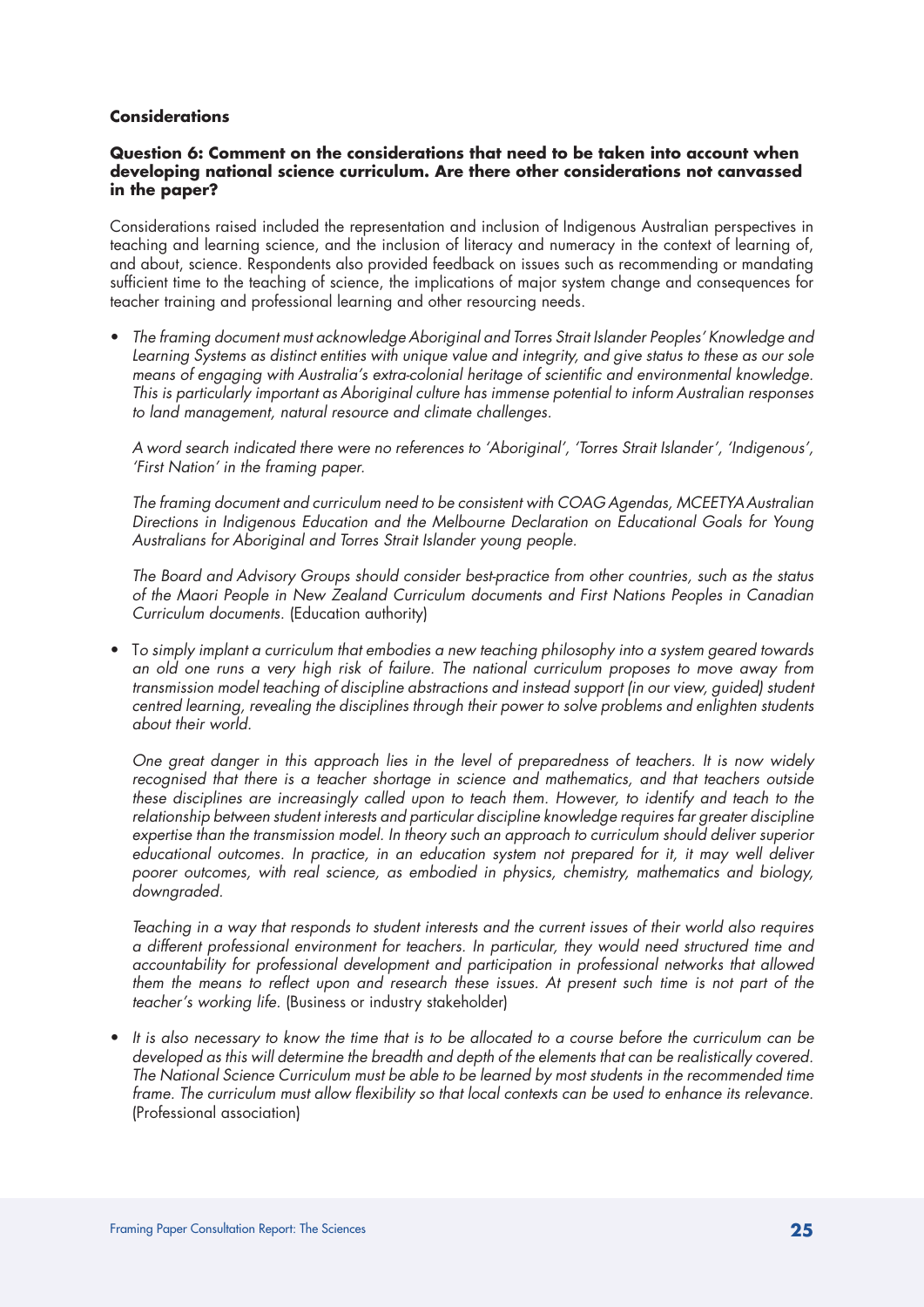# **Question 7: The paper outlines three elements: Science understanding, Science inquiry skills and Science as a human endeavour. To what extent to you agree with these elements as the basis for the national science curriculum?**

| <b>Strongly Disagree</b> | Disagree | Agree | Strongly Agree |
|--------------------------|----------|-------|----------------|
| 3%                       | 9%       | 45%   | 43%            |

# **Question 8: Please comment.**

While there was support for the three elements used to structure the curriculum, many respondents called for all three to be clearly articulated in each of the stages.

- These elements should underpin the development of the National Science Curriculum K-12. There is not a clear articulation of these three elements in the proposed structure of the curriculum provided in Table 1, nor in the elaborations of each stage provided in the latter part of the framing paper. The elements appear to have been lost in trying to propose topics and content which should be the role of the curriculum writers not of the framing paper. (Education authority)
- The element of Science as a Human Endeavour has to be explicit and not implicit. It is arguably the most important of the three elements, and experience tells us that which is not explicitly stated, and assessable, will not be taught (as effectively). If we value it, it must be stated and assessed for. (Education authority)
- • The three inter-related elements identified in the Framing paper to describe school science will provide a balanced approach to the nature of science in the curriculum. (Business or industry stakeholder)
- This aligns perfectly with other curricula based on pedagogical research of best practice the IBMYP (and probably the other 2 IB programs that I do not teach) and the French 'Common Base of Knowledge and Skills' I am also familiar with – so suggests nationallyAustralia is integrating with world standard *best practice.*

 It also sets up requirements for a balance of tasks for students to do – (1) Learning pedagogical content knowledge – these are the symbols with which students eventually need to navigate their (2) experimental approaches/ results and (3) link their literacy based reading / language tasks in context of big picture contemporary ideas. All three of these elements support each other, and this description helps teachers plan units that include a variety of authentic assessment tasks – which will be exciting for teams of teachers to plan and very engaging for students to do. (Educational professional – teacher)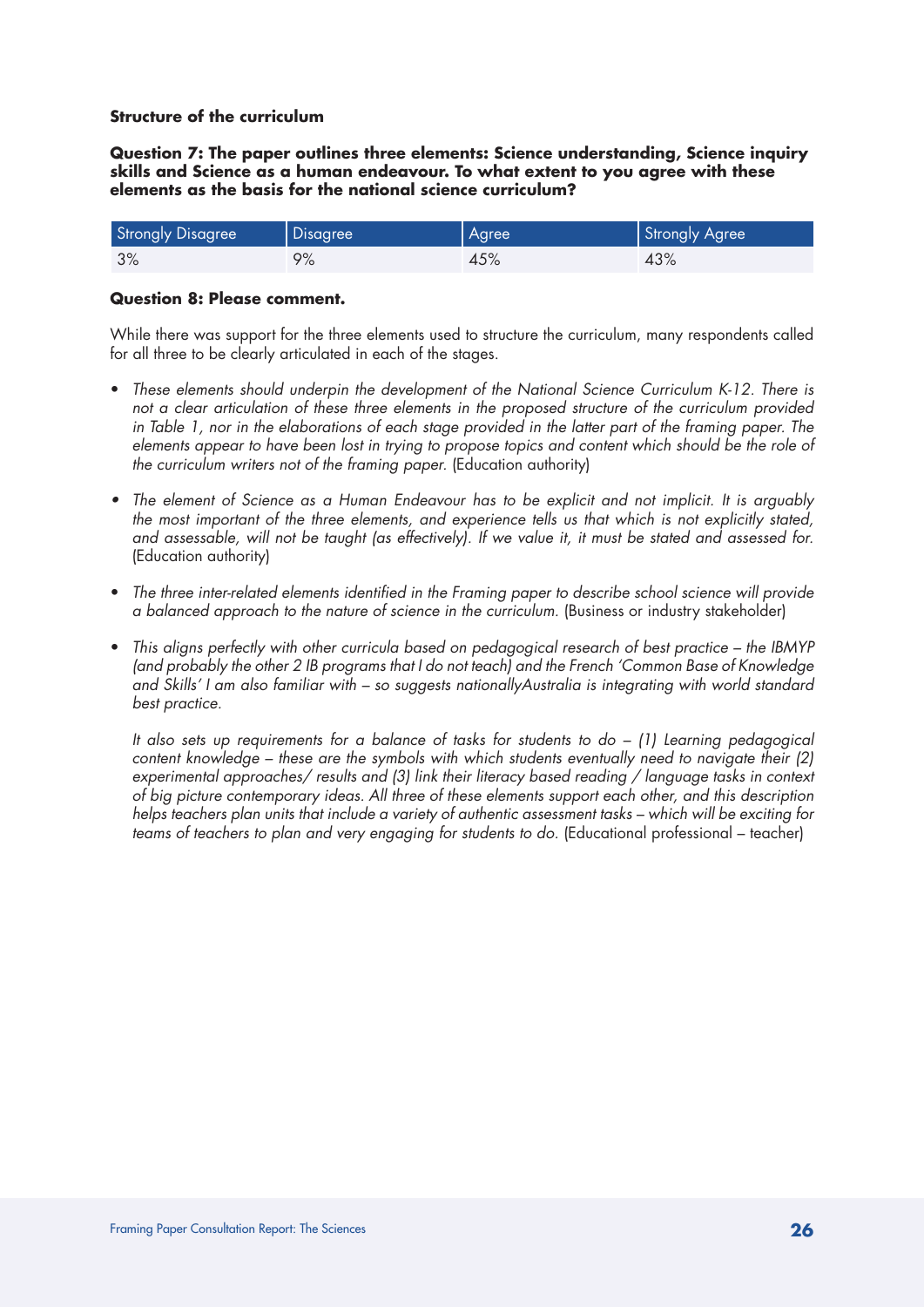**Question 9: The proposed structure identifies the curriculum focus, sources of science understanding and the relevant big ideas of science for each stage of schooling. To what extent do you agree with using these headings as organisers for the curriculum?**

| <b>Strongly Disagree</b> | <b>Disagree</b> | Agree | Strongly Agree |
|--------------------------|-----------------|-------|----------------|
| 8%                       | 24%             | 47%   | 21%            |

# **Question 10: Please comment.**

There was support for the use of 'big ideas' to help frame the curriculum with the suggestion that these need to be linked from stage to stage to support a common use of language, and to clearly link to the listed concepts and topics proposed for study. Respondents also provided feedback about the nature and description of the 'big ideas'.

- • 'Relevant big ideas' is an important element of any science curriculum. These are not clear articulated and some of the descriptions would not be considered by teachers as being big ideas in science. They are more likely to be described by teachers as possible contexts for learning. (Education authority)
- The writers will need to embed the 'big ideas' in the science domain to give them meaning. What is unique to science about these ideas will need to be identified. While there are a variety of possible ways to describe science, does the meaning of the 'big ideas' lie within the strands/content/conceptual basis of science, an inter-disciplinary approach, the topics, or is it in all three elements – science understanding, science inquiry skills and science as a human endeavour at all levels of schooling?

 I think it needs a very deep understanding of science to appreciate the 'big ideas'. Teachers in the primary and lower secondary school frequently have a limited science background and will need support to understand and meaningfully use the 'big ideas'. A science conceptual framework is therefore needed...The omission of 'strands' or other organizing frameworks of science concepts is unhelpful and needs reconsideration. (Business or industry stakeholder)

- We are supportive of the use of the big ideas to help frame the curriculum. However, there are issues that result from the use of these.
	- There needs to be a greater linking of the 'big ideas' from stage to stage, with a more common use of language across the stages.
	- • The 'big ideas' need to be more clearly linked to the listed concepts. In their current form they could add another layer of curriculum design, without great benefit, if coherent links to the concepts are not made. This might limit the benefit of using these overarching ideas. (Professional organisation)
- The idea of teaching to the 'Big Ideas' is more appropriate than the knowledge heavy approach of old, offering teachers flexibility in the way they present the major science principles to their class and opportunity to set these ideas in a familiar context for students. (Educational professional – teacher aide)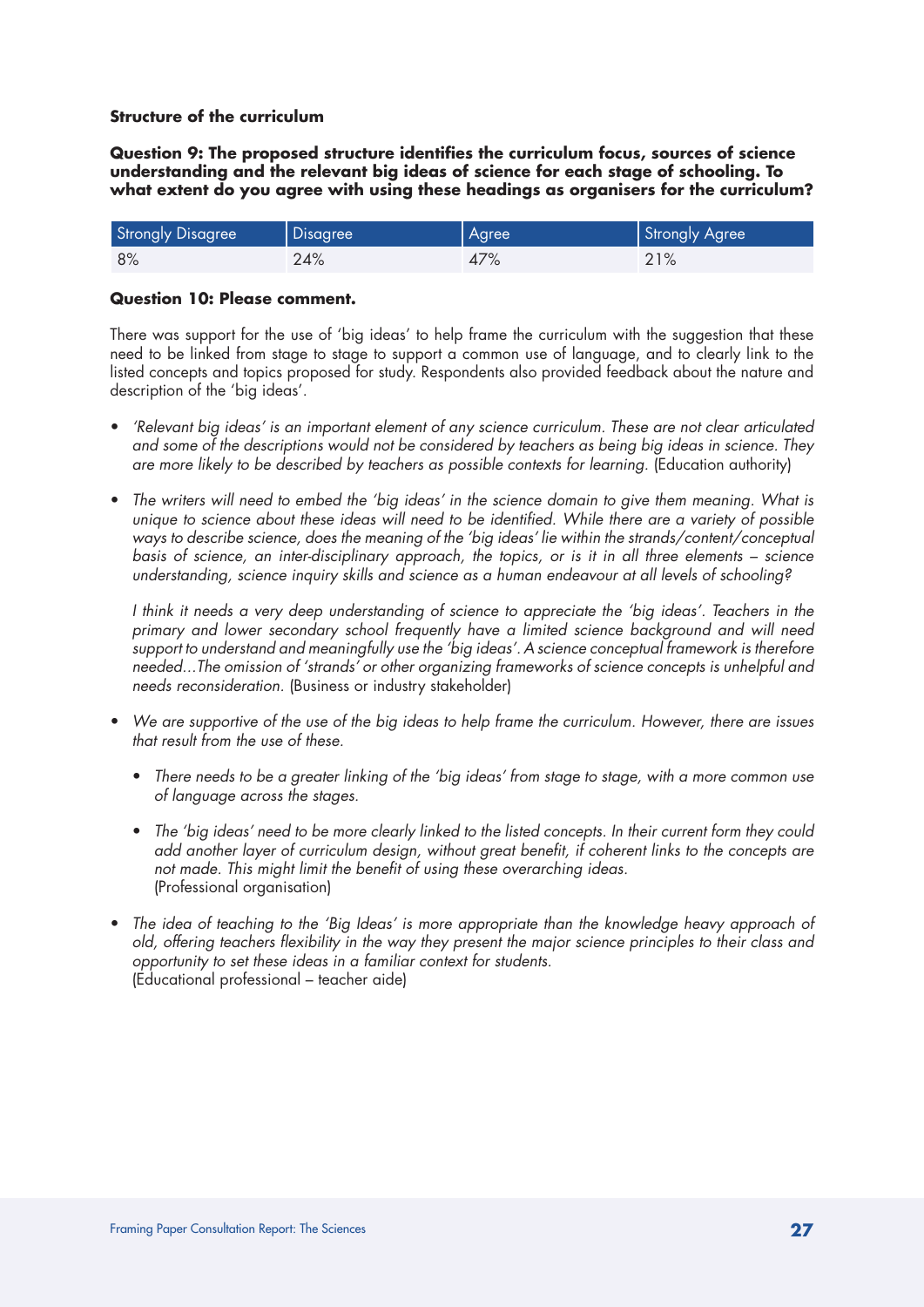# **Question 11: To what extent do you agree with this approach to organising science content for Stage 1?**

| <b>Strongly Disagree</b> | Disagree | Agree | Strongly Agree |
|--------------------------|----------|-------|----------------|
| 9%                       | 9%       | 55%   | 27%            |

# **Question 12: Please comment.**

While respondents considered the inclusion of play and emphasis on observational skills was important, it was also suggested that this stage lacked relevant and appropriate content that could be explored and observed. The approach in general was supported, particularly moving from the immediate environment to broader understandings.

- The account of science for Stage 1 is reflective of the general lack of primary schooling in this document. In effect, it fails to outline a science program. A comparison of Stages 1 and 2 reveals that Stage 1 is not taken seriously as an introduction to science…If science is to be established in primary schools, the developers of national curriculum will have to seek advice as to what kind of science is appropriate for children ages  $5 - 8$ . (Professional association – Principals)
- • Some of the 'topics and major concepts' currently listed in Stage 2 could also be addressed in Stage 1, depending on the learning demand of the concepts chosen. Early childhood Stage 1 seems to underestimate the capacity of young learners if it is to apply to the range 5 to 8 years of age. (Business or industry stakeholder)
- There is good general agreement about this section. The following points are noted:
	- The third header on the left "Topics and major concepts" might be better termed "Areas for Investigation". In the second row "Science inquiry skills", there should be dot points relating to "developing an explanation" and about "cooperative learning/working together".
	- There should be more about the importance of Communication i.e. recording and reporting findings. There are strong Literacy and Numeracy links here.
	- There should be the introduction of content at this stage suggest the big ideas of "Change" and "Patterns" be introduced here as a context though which science inquiry skills can begin to be developed. (Professional association)
- • I agree with the proposals here and think the curriculum should be integrated up to end of Stage 3.
	- Stage 1: The curriculum focus talks about the local natural world...the use of natural is problematic because students arriving at school probably don't distinguish between the made and natural worlds. The world they mostly experience is probably the made world; it takes effort to go out into the natural world. Do teachers ignore the made world or do they explore both and lead students to operational definitions of each world? I think the latter is the better way to go.
	- • Provide lots of annotated observation statements made by students so that K-6 teachers can see which ones are the bases for a scientific view of the world (colour, shape, size, loud, soft, above, below, hot, cold...about the relational and physical and chemical properties, though not in those terms). If this is not done well, then the basis for the second stage focus will not be there. (Academic)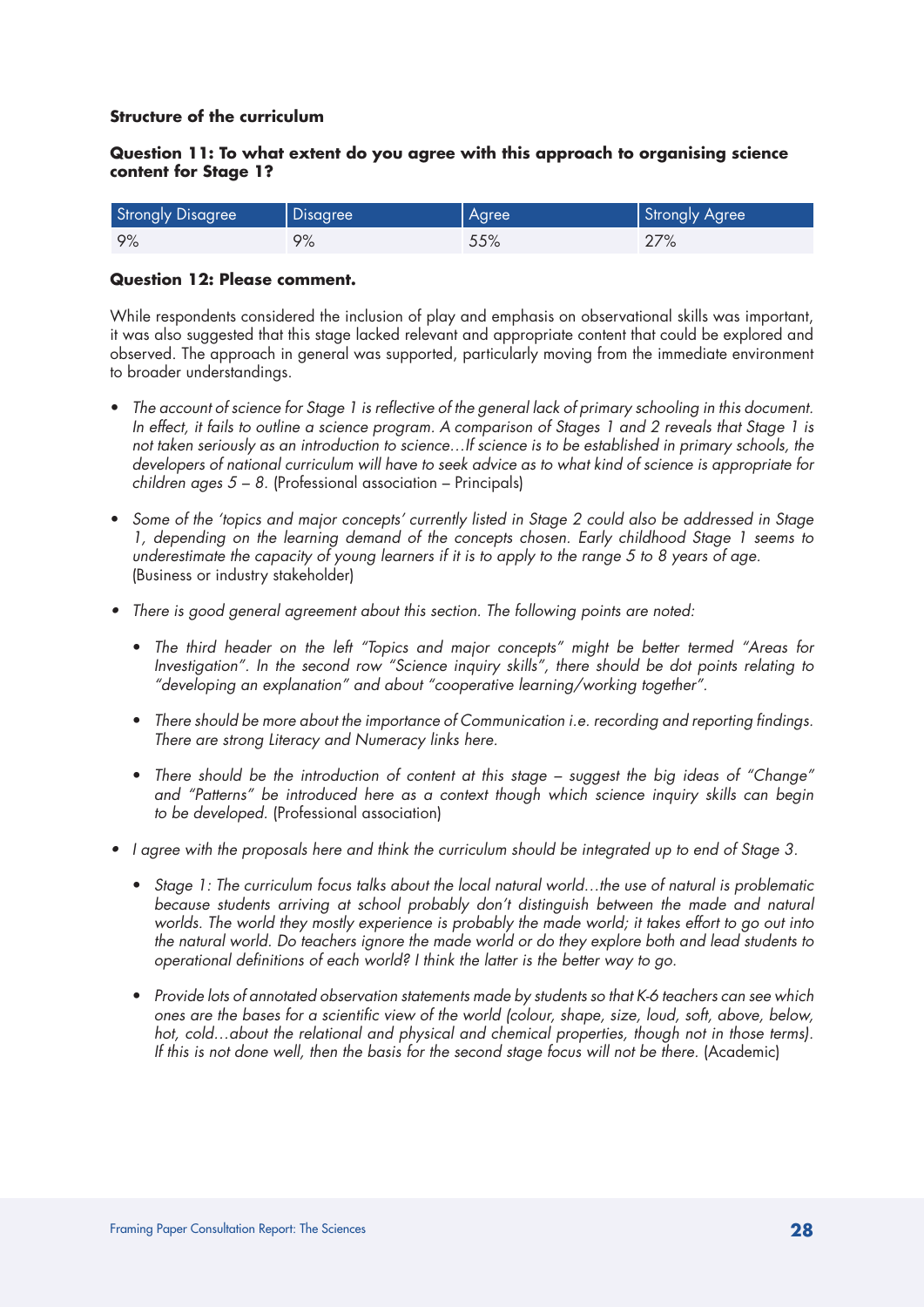# **Question 13: To what extent do you agree with this approach to organising science content for Stage 2?**

| <b>Strongly Disagree</b> | Disagree | Agree | Strongly Agree |
|--------------------------|----------|-------|----------------|
| 6%                       | 15%      | 55%   | 24%            |

# **Question 14: Please comment.**

It was considered that Stage 2 contained too many topics and major concepts (too much content). There was a suggestion that the content that is listed could be clustered together to illustrate major concepts, reducing the amount of content.

- Stage 2 offers a much more appropriate account of science in the primary yeats. It contains too much content, given the likely time available for teaching science in the priamary years, but the scientific concepts, content and skills are appropriate to children of these ages. The escess of content could be dealt with in part by moving some aspects of some concepts and content to the Stage 1 description. (Professional association – Principals)
- Suggest that 'topics and major concepts' listed be reviewed and grouped into fewer topics. For example: plants, animals, planets, space exploration, matter, astronomy and electricity. Science inquiry skills: Higher-order thinking involved in 'analysing data to explain the relationship between different factors' could be too challenging for students in this stage. Suggested to substitute the word explain with 'describe'. (Education authority)
- There is strong general agreement with this table. Particular points include:
	- Second row "Science inquiry skills" to include a new dot point "recording data".
	- • The third descriptor "Topics and major concepts": the use of the term "topic" is problematic. This might be better expressed as something like "Relevant important concepts and areas for investigation".
	- It will be most important that the Doing of Science (the process) is not overtaken by the Content of Science knowledge in this section.
	- What is missing?
	- Integration with other Learning Areas, particularly in the Primary years. The successful teaching of Science in a Primary context, in most situations, relies heavily on this integration. We know from experience that where Science in a Primary setting is presented as a standalone curriculum that does not directly link to the other learning areas it is frequently given very little attention and done badly if at all. We think that it will be important for the curriculum writers to specifically draw out the many opportunities for linking to the other areas of learning, and particularly to literacy and numeracy. (Professional association)
- Like the future focus. Easily fits with cross-disciplinary thinking. Relevant and wide ranging topics. Topics are tangible. Great focus on invetigation and doing – no spoon feeding! (Education professional – teacher)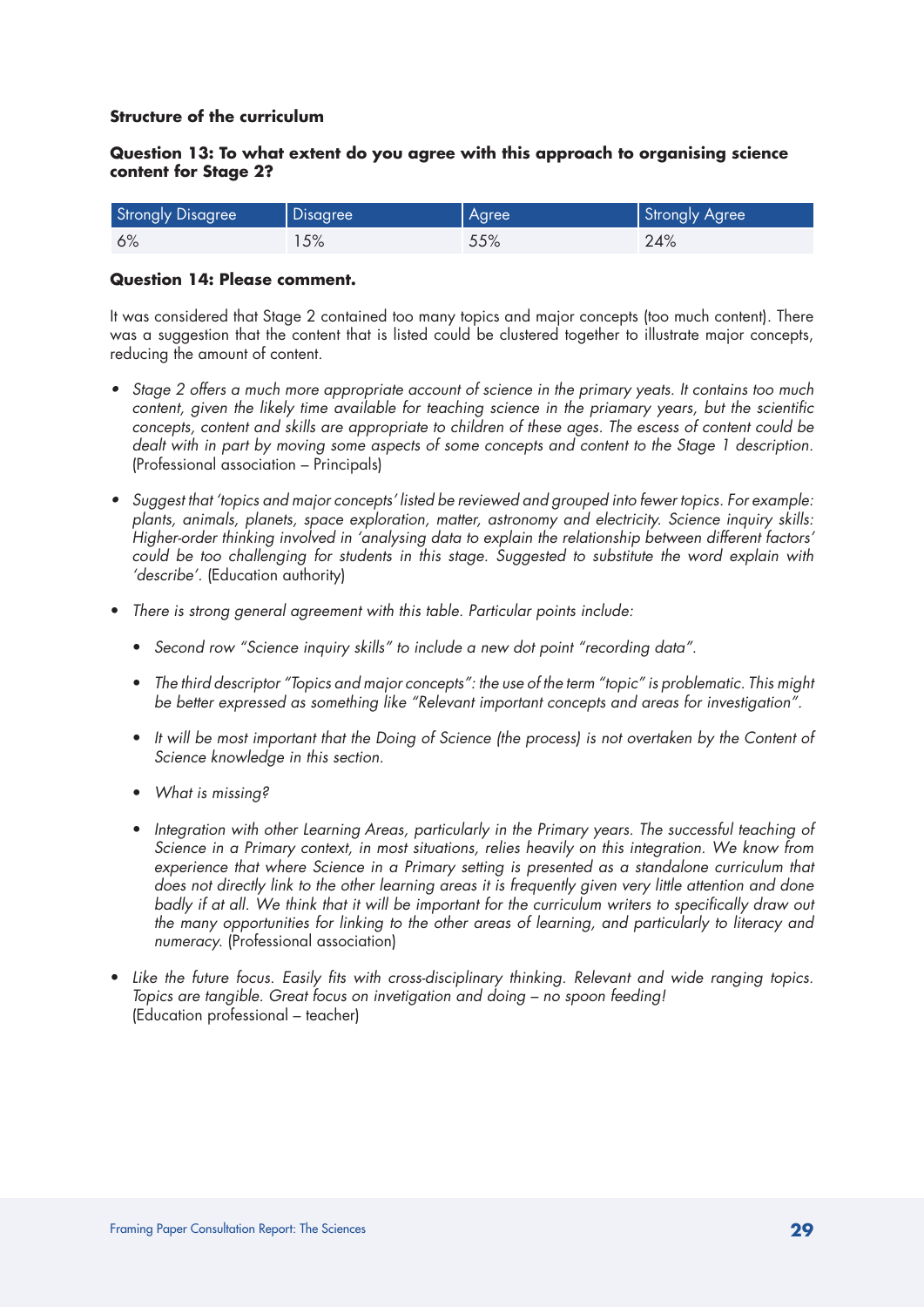# **Question 15: To what extent do you agree with this approach to organising science content for Stage 3?**

| <b>Strongly Disagree</b> | Disagree | Agree | Strongly Agree |
|--------------------------|----------|-------|----------------|
| 4%                       | 20%      | 47%   | 29%            |

#### **Question 16: Please comment.**

Many respondents called for consistent language use across the stages of schooling, particularly in Stage 3 and Stage 4 (while maintaining an integrated approach to the study of science in Stage 3). Continuity of language was seen as important to aiding students to identify their interests and strengths. Respondents sought the inclusion of more specific advice about opportunities for differentiating the curriculum in the latter half of Stage 3.

• The Stage 3 topics and major concepts course indicates an unfortunate departure from the Stage 2 course; the continuum of learning emphasised in the Stage 2 curriculum needs to flow on into secondary school if the national curriculum is to be a seamless and successful learning path for students.

 The Stage 3 topics and major concepts should be re-imagined into a series of multi-disciplinary topics that will increase the scientific literacy of the Australian population.

 It is important that the key concepts are presented in a multidisciplinary manner, rather than as separate disciplines of science eg atomic structure is important in chemistry in terms of reactions, equally it is important in physics in terms of conductors and insulators. It is also important in astronomy in terms of identifying the composition of astronomical objects. Atomic structure should not be identified just as a *chemistry concept.* 

 The "content" for the Science as a human endeavour element must be made explicit, just as the skills and knowledge and understanding will be prescribed. If this is not done, but left as a vague, overarching statement then it will drop off the priority list for teachers. They will focus on the knowledge and understanding and skills which have been explicitly prescribed. (Professional association)

Para 52: 'Providina a unit in which students conduct a science investigation in an area of their choosing' is viewed as potentially affirming for students but potentially challenging for some teachers, particularly in relation to their own expertise and resources available. Recommended that guidance for teachers be provided.

 Para 54: Recommend that further explicit parameters be provided in the national science curriculum for determining what 'topics and major concepts' students should study. This will ensure the building of a sound knowledge base, avoidance of an overcrowded curriculum and consistency across the states.

 Para 55: Strong support for differentiated programs in Stage 3. Students must be well prepared for specialisation in Stage 4.

 Suggestion to embed 'Contemporary science' content across the sciences in Stage 3 Table.

 Suggestion to include 'solar system' as a dot point under 'Earth and space sciences' in Stage 3 Table. (Education authority)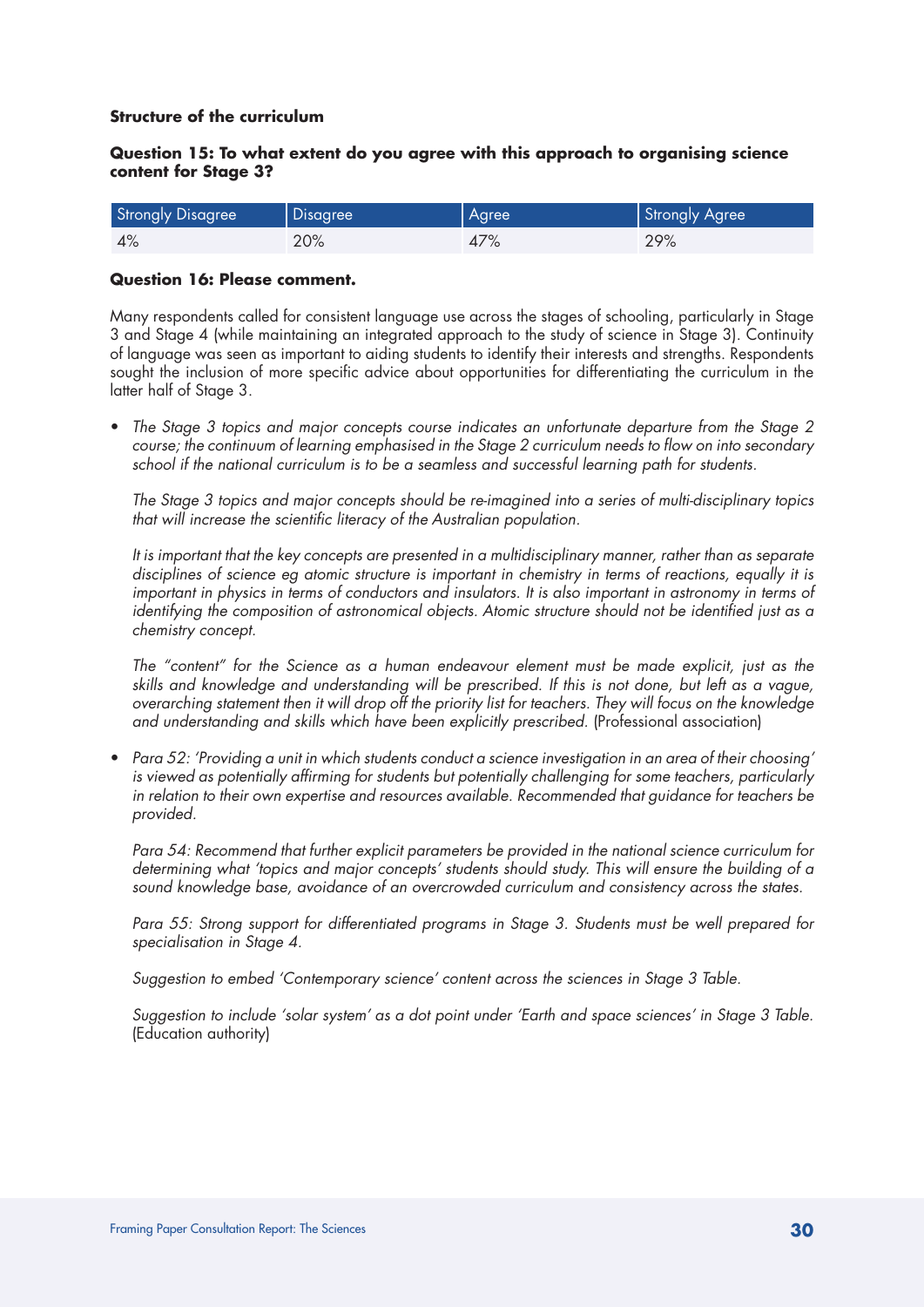# **Question 17: How many science courses should be included in the national science curriculum in the senior secondary years of schooling?**

# **Question 18: Please comment.**

Respondents largely supported the proposed provision of physics, chemistry and biology as senior secondary courses with an earth and environmental science course seen as a preferred option to an environmental science course. There was some discussion about a further interdisciplinary course while respondents indicated support for existing courses across the states (for example, Human Biology, Agricultural Science and Psychology) to be retained as specialised courses.

• It is recommended that the development of five courses in the senior years of schooling would meet the multiple external demands on a national curriculum – Science for citizenship and science as preparation for post-compulsory studies, however, further clarification is required in relation to the nature of these courses.

 Environmental science should be a combined/integrated Environmental and Earth Science Course otherwise we fail to recognise a major area of scientific endeavour and work in this country.

 'Science for life and work' as a multidisciplinary course for students not wanting to pursue postcompulsory science studies is applauded, however, its title is likely to be unpalatable with many. While this is admittedly a perception issue we must recognise the power of perception in driving choice and take-up of courses. (Education authority)

- Physics, Chemistry and Biology are generally accepted courses in all states and territories at the Senior Secondary level. We would strongly suggest that the "Environmental Science" course be expanded to "Earth and Environmental Science". This course has seen a significant increase in the uptake of students since it was introduced in NSW in 2001, when compared to the previous "Geology" course. The combination of Earth Science and Environmental Science represents a natural synergy of scientific ideas and concepts as environmental issues cannot be discussed in isolation; environmental issues impact on the Earth and equally the Earth's processes impact on the environment. (Professional association)
- The fourth course should be Earth and Environmental Science, it is impossible to study environmental science without a knowledge of earth science and geology. Earth and Environmental Science (EES) is an integrated science that encompasses all other sciences but can be studied at a number of different academic levels using many different local, regional and national contexts. (Business and industry stakeholder)
- • Environmental Science would better be replaced by Earth and Environmental Science (EES). With the latter title, senior secondary courses such as the new EES in WA and the resurgent Geology in SA would fit well under this broader banner. Otherwise, 'Geology' (particularly) could hardly be regarded as 'Environmental Science' and there would be no studies of 'the Earth' under the senior secondary National Science Curriculum. It is important the students be given some opportunity to study 'the Earth' at senior level, because of it's relevance to all science (not just 'environmental science'. (Educational professional – teacher)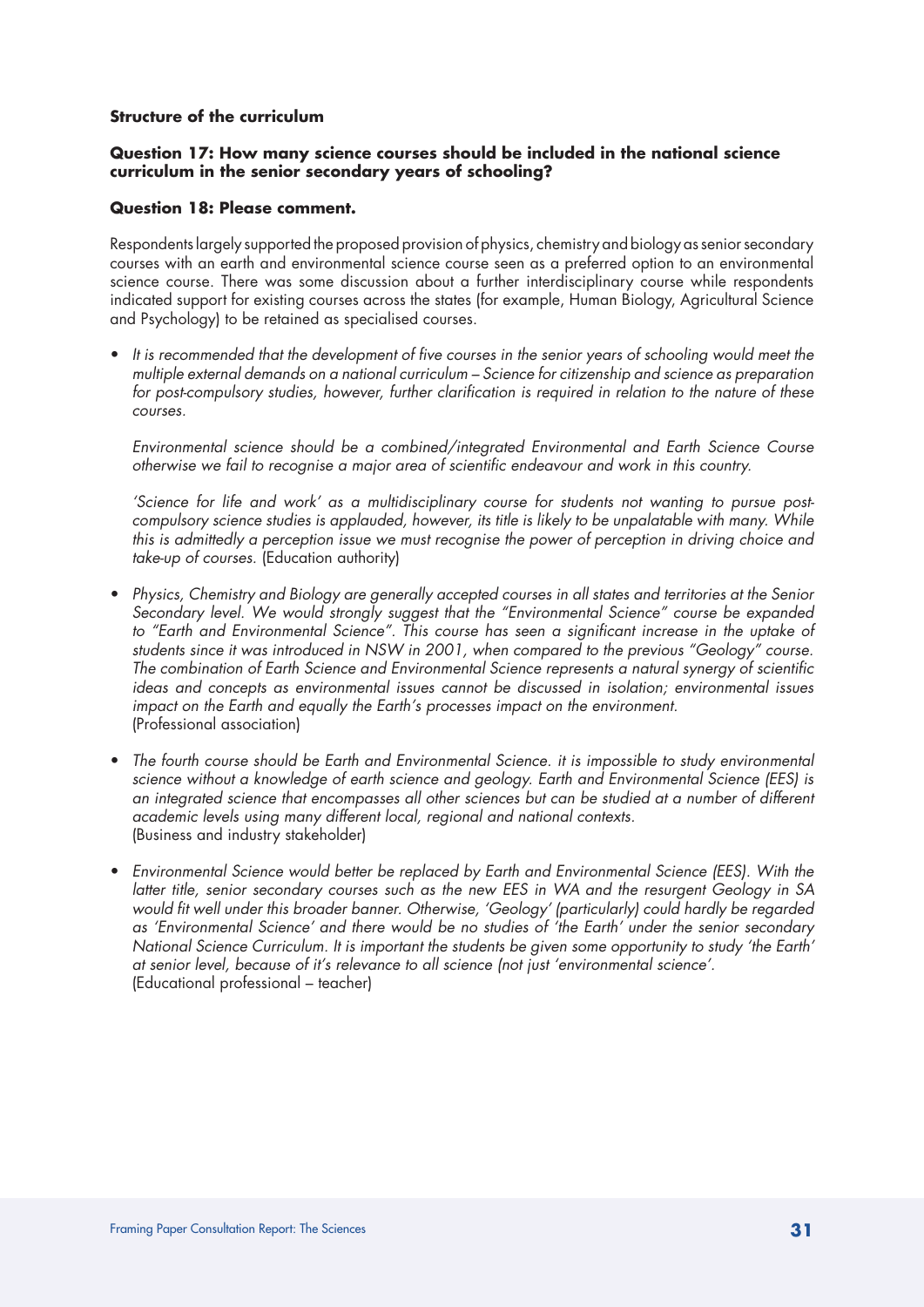#### **Pedagogy and assessment**

**Question 19: This section outlines approaches to pedagogy as they apply to the content of a national science curriculum. To what extent do you agree?**

| <b>Strongly Disagree</b> | Disagree | <b>Agree</b> | Strongly Agree |
|--------------------------|----------|--------------|----------------|
| 4%                       | 8%       | 45%          | 43%            |

#### **Question 20: Please comment.**

There was general support for the statements about pedagogy in the framing paper. In relation to the statement that there needs to be more emphasis on student engagement and inquiry and less on teacher transmission, it was considered that a variety of effective pedagogies need to be employed to ensure that science education reflects accurate scientific thought and practice with schools able to select approaches that suit their ethos, values or philosophy.

- We support the pedagogical approach outlined in the Framing Paper. It will be imperative, however, for this to be successful that there is sufficient time to cover the curriculum using student engagement and inquiry. The transmission model is frequently used when time is at a premium, however, this does not allow deep understanding to occur. It will also be imperative that appropriate and targeted professional learning opportunities are provided to all teachers of science to ensure that all teachers engage with the national curriculum documents and the pedagogy underpinning it. (Professional association)
- The value of an inquiry approach to learning in science is strongly acknowledged, however, the purpose of curriculum is not to dictate pedagogy but rather enable it. This enabling capacity will need to be embedded in the curriculum as it is developed.

 If the experiences of students are to approximate what occurs in the real world, then there needs to be opportunity for teachers to provide access to a range of learning experiences and use a variety of teaching strategies. Question 19 refers to 'models' of pedagogy however the Framing paper focuses solely on Inquiry. (Education authority)

As noted in paragraph 59 of the Framing Paper, to achieve the stated aims of the National Science Curriculum there needs to be less emphasis on teacher's explaining to students how science works, and more of a focus on student engagement and inquiry. A model based on teacher's asking more questions and discussions will result in greater student engagement.

We view that pedagogy is inextricably linked to resources... It appears clear that without adequate teaching resources, the art of teaching is compromised. These considerations need to be in the forefront of curriculum writer's minds, as a truly modern and engaging curriculum will only be as good as the support that accompanies it.

We recognise that effective teachers use an array of teaching strategies because there is no single, universal approach that suits all situations. Different strategies used in different combinations with different groupings of students will improve learning outcomes. Some strategies are better suited to teaching certain skills and fields of knowledge than are others. Some strategies are better suited to certain student backgrounds, learning styles and abilities. Again, our view is that considerations for teaching styles and situations need to be considered in constructing the national curriculum.

 It is important that the National Science Curriculum encourages teachers to use an array of different teaching strategies that support student engagement and connectedness to the wider community and industry. (Business and industry stakeholder)

Not enough emphasis on developing working scientifically skills and a pedagogy that enables multiple entry and exit points within an area of study. (Educational professional – teacher)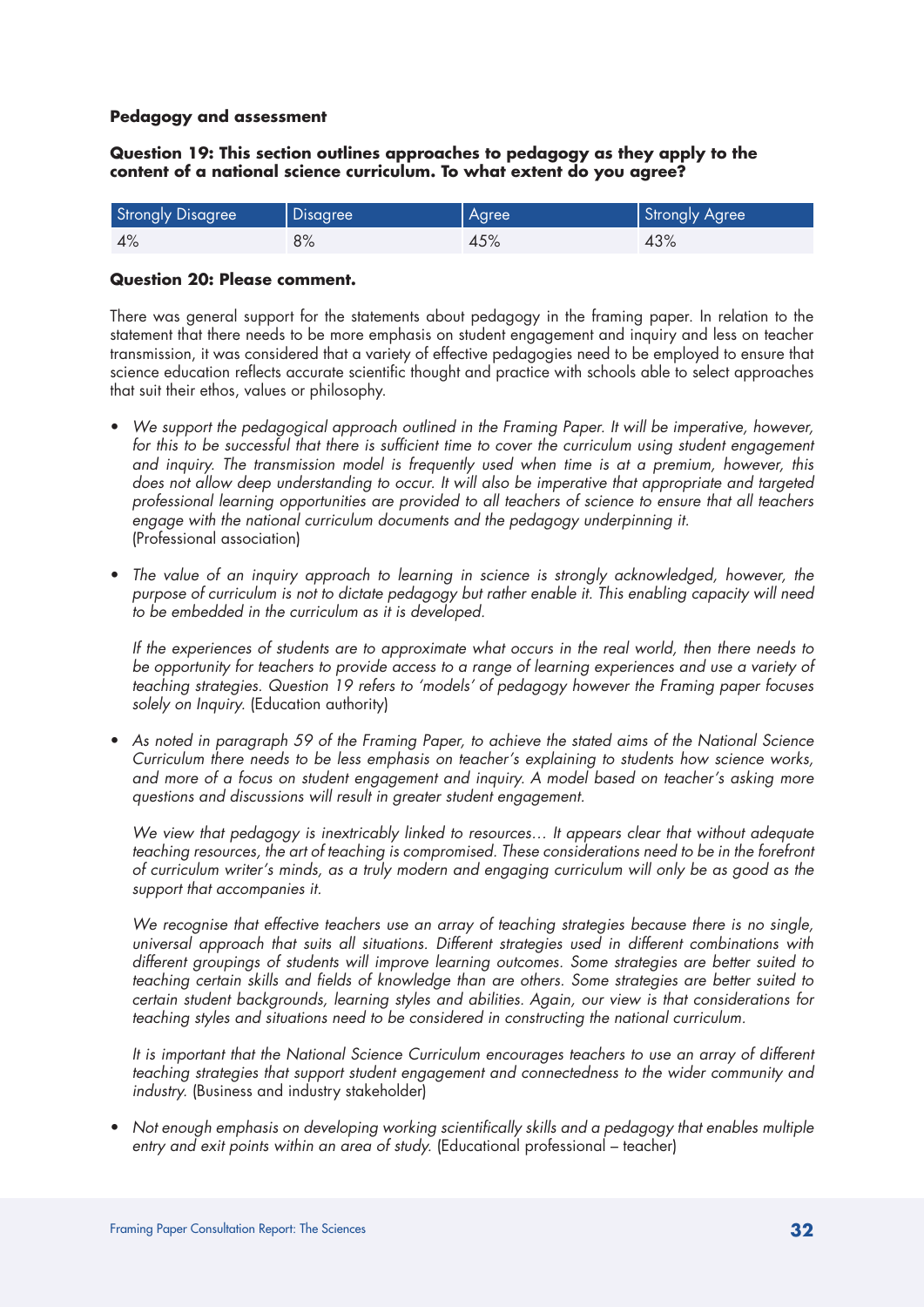#### **Pedagogy and assessment**

**Question 21: This section outlines approaches to assessment as they apply to the content of a national science curriculum. To what extent do you agree?**

| <b>Strongly Disagree</b> | Disagree | Agree | Strongly Agree |
|--------------------------|----------|-------|----------------|
| 2%                       | $1\%$    | 53%   | 34%            |

#### **Question 22: Please comment.**

There was general support for the statements about assessment in the framing paper. The reference to the 'backwards design process (Wiggins and McTighe: 2005) was supported, and also respondents suggested that greater emphasis could be included about the various purposes of assessment such as assessment for learning (diagnostic assessment), assessment as learning (formative assessment) and assessment of learning (summative assessment). It was considered that the framing paper needed to state the importance of assessing all three elements specified in the structure of the curriculum.

- Assessment is integral to learning. It is essential that information regarding possible assessment tools is part of the curriculum documentation. It is also important that assessment of all elements occur, including Science as a human endeavour. Frequently, assessment focuses on science understanding and science inquiry skills. This does not assess understanding of the concepts and skills of science in specific applications, historical contexts or contemporary issues. To ensure that scientific literacy is the focus, assessment must cover all elements in the curriculum. (Professional association)
- Assessment is a crucial component in the planning and implementation of educational programs. Further advice is needed about:
	- modes of assessment, including assessment to improve student learning
	- how assessment relates to pedagogy and the development of science capabilities
	- assessment requirements
	- achievement standards in describing overall student achievement. (Education authority)
- The backwards design is good in theory, but for Stage 4 the stakes are clearly very high and much more detail about assessment will need to be made public at the same time as the curriculum intent. In Western Australia the new Year 11 and Year 12 courses had to be considerably altered because assessment was not considered carefully enough during the course writing process. As a consequence, enormous resources were wasted. (Academic)
- The framework for the curriculum and the focus of assessment should be based on what it valued, so that assessment can safely drive the focus of the curriculum. Teachers would be clear about objectives, how well these objectives were being met and how performance was improving. (Educational professional – teacher)